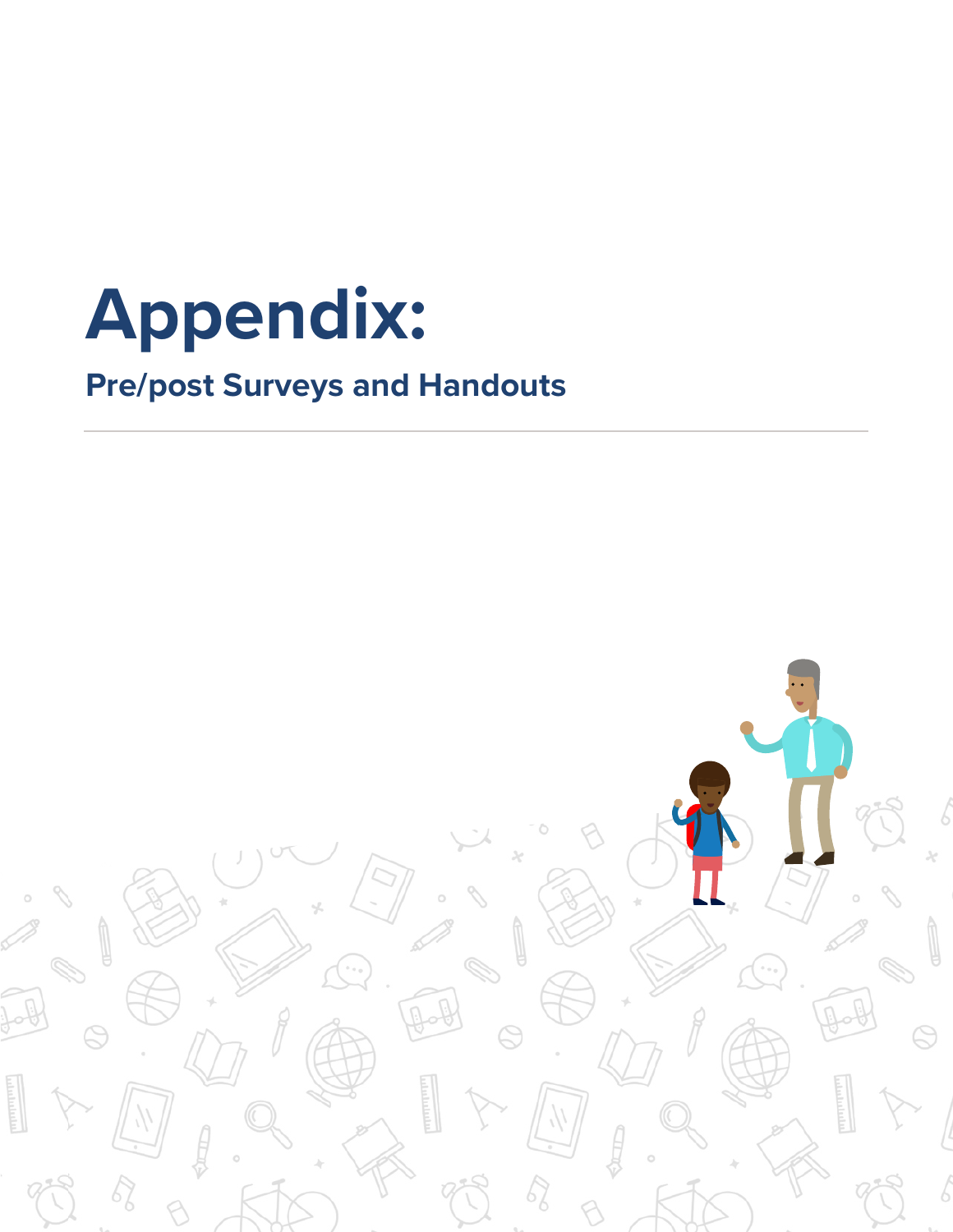### **ACTIVITY 1: LIFE SKILLS** Name:

#### INSTRUCTIONS:

Below is a list of words related to social, emotional, and academic learning. Put a plus (**+**) sign next to the words that are most important to you. Put a minus (**–**) sign next to the words that sound negative or not important to you. Put a question mark (**?**) next to the words that sound confusing.



- **\_\_\_ Adaptability**
- **\_\_\_ Focus**

- **\_\_\_ Attention**
- **\_\_\_ Caring**
- **\_\_\_ Communicating**
- **\_\_\_ Compassion**
- **\_\_\_ Competence**
- **\_\_\_ Confidence**
- **\_\_\_ Conflict Resolution**
- **\_\_\_ Connecting**
- 
- **\_\_\_ Courage**
- **\_\_\_ Creative Problem-solving**
- **\_\_\_ Critical Thinking**
- **\_\_\_ Curiosity**
- **\_\_\_ Dedication**
- **\_\_\_ Empathy**
- 
- **\_\_\_ Flexibility**
- **\_\_\_ Goal-setting**
- **\_\_\_ Gratitude**
- **\_\_\_ Grit**
- **\_\_\_ Growth Mindsets**
- **\_\_\_ Independence**
- **\_\_\_ Kindness**
	- **\_\_\_ Learning from Mistakes**
- **\_\_\_ Love of Learning**
	- **\_\_\_ Making Connections**
	- **\_\_\_ Managing Emotions & Behavior**
	- **\_\_\_ Mindfulness**
	- **\_\_\_ Optimism**
	- **\_\_\_ Perseverance**
	- **\_\_\_ Persistence**
	- **\_\_\_ Problem-solving**
- **\_\_\_ Relationship Skills**
- **\_\_\_ Resilience**
- **\_\_\_ Respect**
- **\_\_\_ Responsible Decision-making**
- **\_\_\_ Self-awareness**
- **\_\_\_ Self-control**
- **\_\_\_ Self-directed**
- **\_\_\_ Self-esteem**
- **\_\_\_ Self-management**
- **\_\_\_ Self-motivation**
- **\_\_\_ Self-regulation**
- **\_\_\_ Social Skills**
- **\_\_\_ Taking on Challenges**
- **\_\_\_ Teamwork**
- **\_\_\_ Tolerance**
- **\_\_\_ Zest**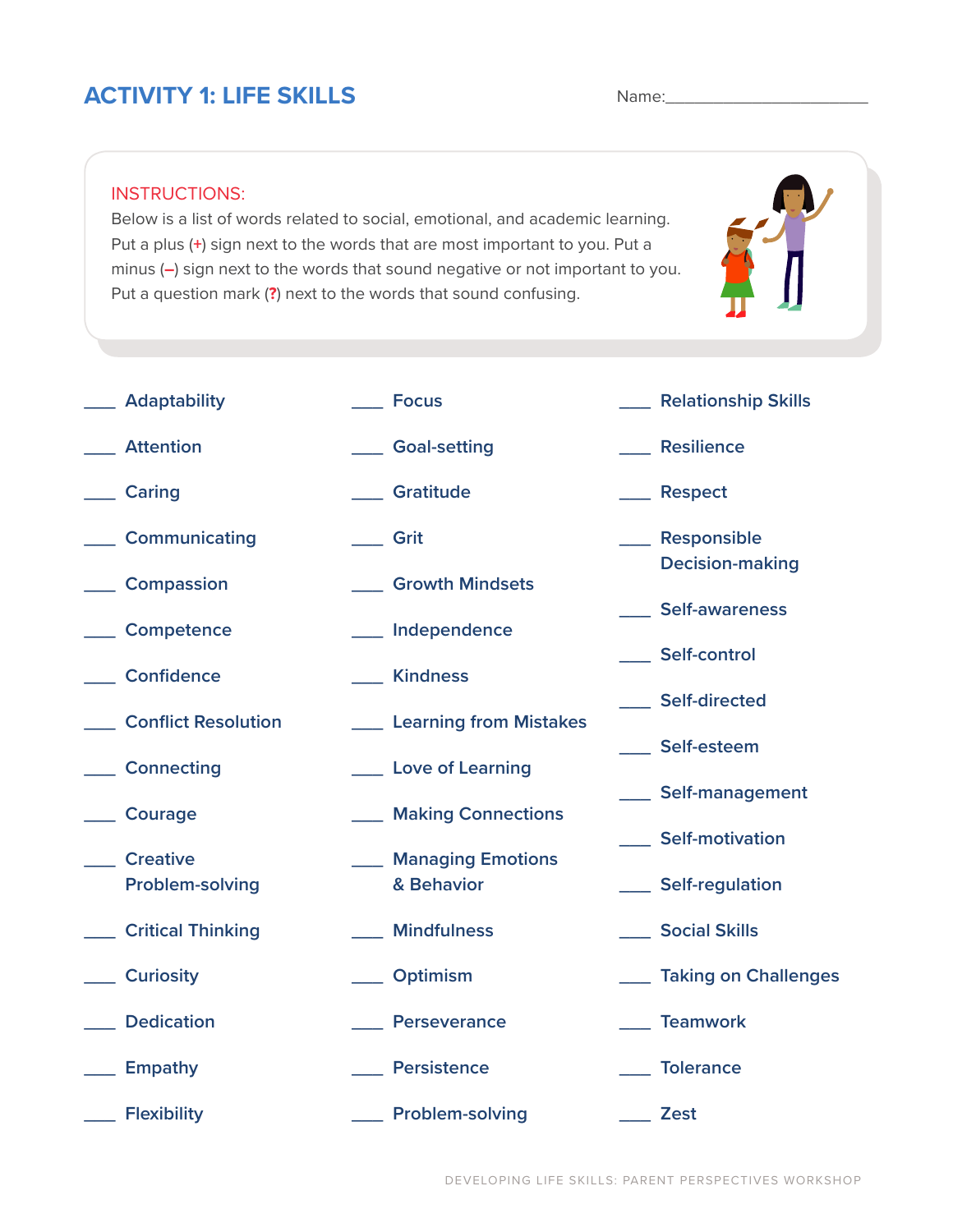## **ACTIVITY 2: LEARNING SCENARIOS** Name:

#### INSTRUCTIONS:

Read through the examples for developing life skills below. In the box, put a checkmark (**✓**) next to the model(s) you would like for your child. Put an **X** next to the model(s) you would **not** like for your child. Put a star  $(\star)$  next to the model that you would be most excited about for your child.



**"Playworks"** is a program in schools and afterschool programs where kids have designated time for recess and play-based lessons that bring out the best in every kid. Outcomes include readiness for class and decreased bullying. **(NATIONWIDE)**



**"MAPS" class** (MAPS= Methods for Academic and Personal Success) is semester-long class that helps students learn to organize their time, manage emotions and navigate transitions to middle or high school. **(AUSTIN, TX)**

**"Parents and Children Making Connections-Attention"** (PCMC-A) is a program for parents and their children. While parents learn about stress-reduction and wellness, children learn to improve attention and self-regulation. Outcomes include positive measures of children's brain function related to attention. **(OREGON)**



**Planning Centers** are located in all schools. The Planning Center is a proactive setting designed to help students problem solve, develop appropriate school and classroom behaviors and reduce the need for classroom removal. Remedial supports for academics are also available. **(CLEVELAND, OH)**



**Learning Hub schools** are designated within the school district to make social, emotional and cognitive learning a priority in their school. In each Learning Hub school, there are lessons and activities that reinforce these skills across academic and elective classes throughout the school day. **(OAKLAND, CA)**



**Add local program description here:**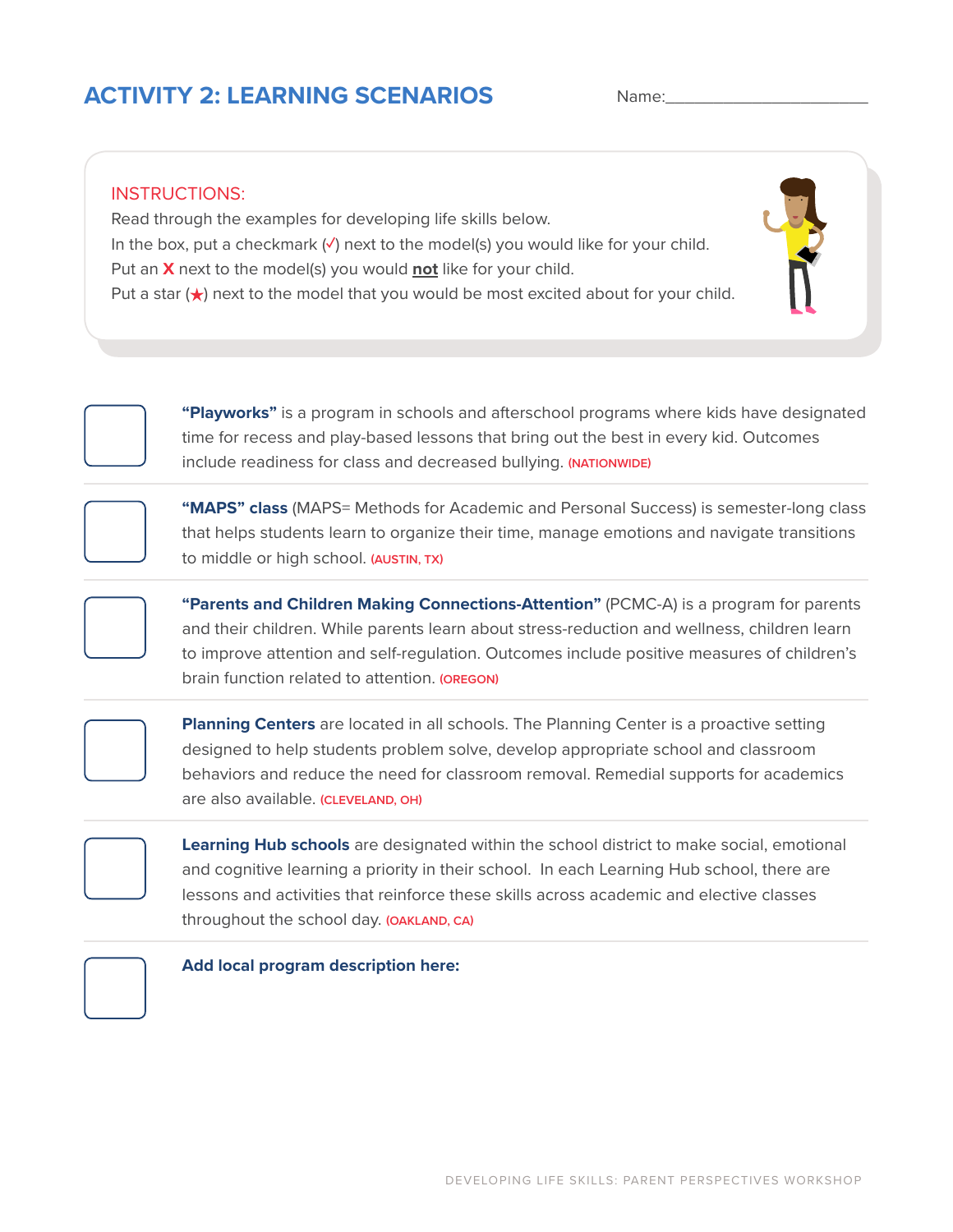## **ACTIVITY 3: DEVELOPING LIFE SKILLS**

Name:



 $\_$  , and the set of the set of the set of the set of the set of the set of the set of the set of the set of the set of the set of the set of the set of the set of the set of the set of the set of the set of the set of th

 $\_$  , and the set of the set of the set of the set of the set of the set of the set of the set of the set of the set of the set of the set of the set of the set of the set of the set of the set of the set of the set of th

 $\_$  , and the set of the set of the set of the set of the set of the set of the set of the set of the set of the set of the set of the set of the set of the set of the set of the set of the set of the set of the set of th

- **\_\_\_ Treat others with respect & understanding.**
- **\_\_\_ Keep growing intellectually, emotionally and socially.**
- **\_\_\_ Speak up for yourself.**
- **\_\_\_ Respect other people and cultures.**
- **\_\_\_ Take responsibility for your thoughts and actions.**
- **\_\_\_ Follow through on personal interests, goals and passions.**
- **\_\_\_ Show critical thinking and problem solving.**
- **\_\_\_ Show creative thinking.**
- **\_\_\_ Show independence (in age-appropriate ways).**
- **\_\_\_ Give back to others in the community.**
- **\_\_\_ Work hard, keep on task, and stay motivated.**

### **Additional ideas:**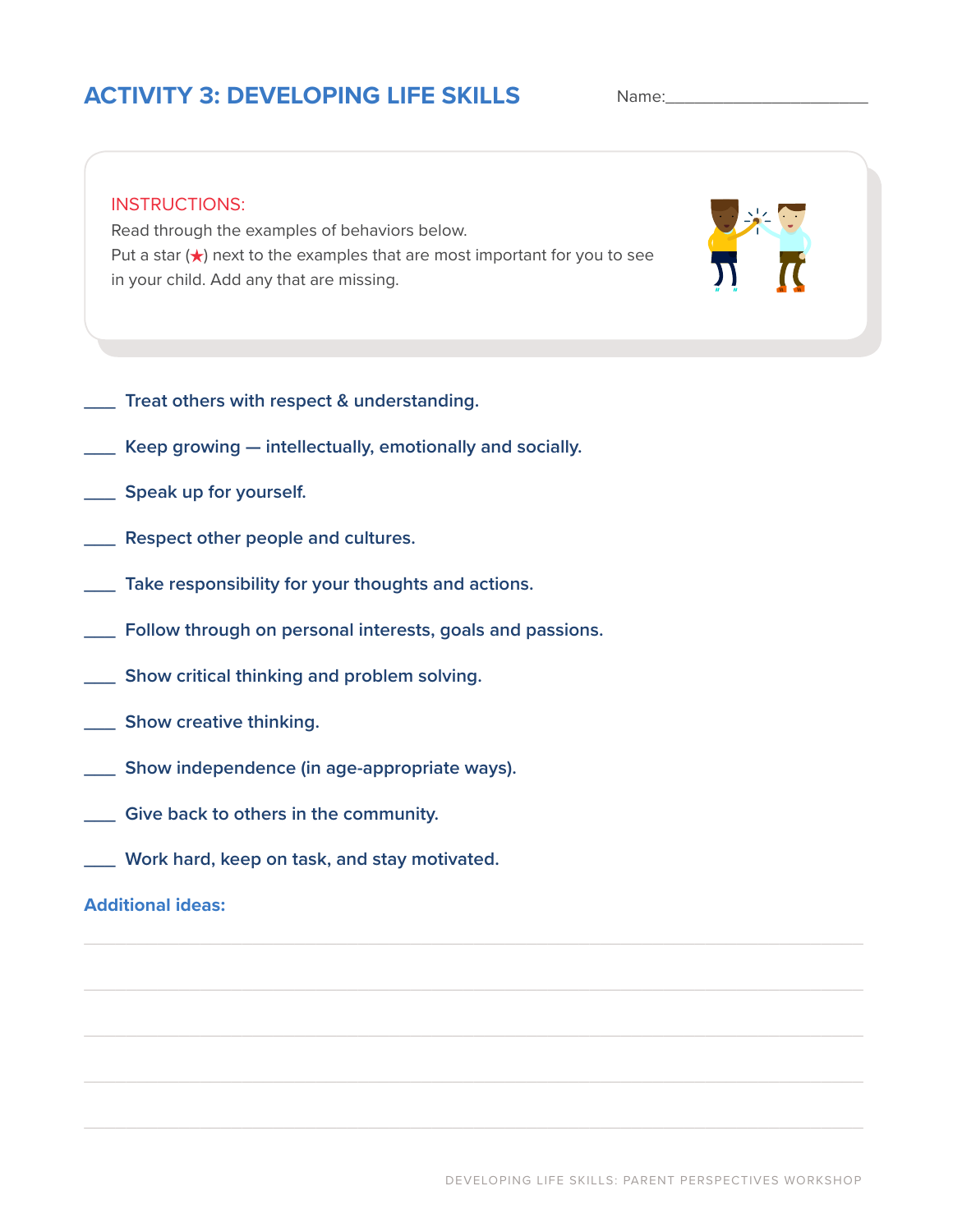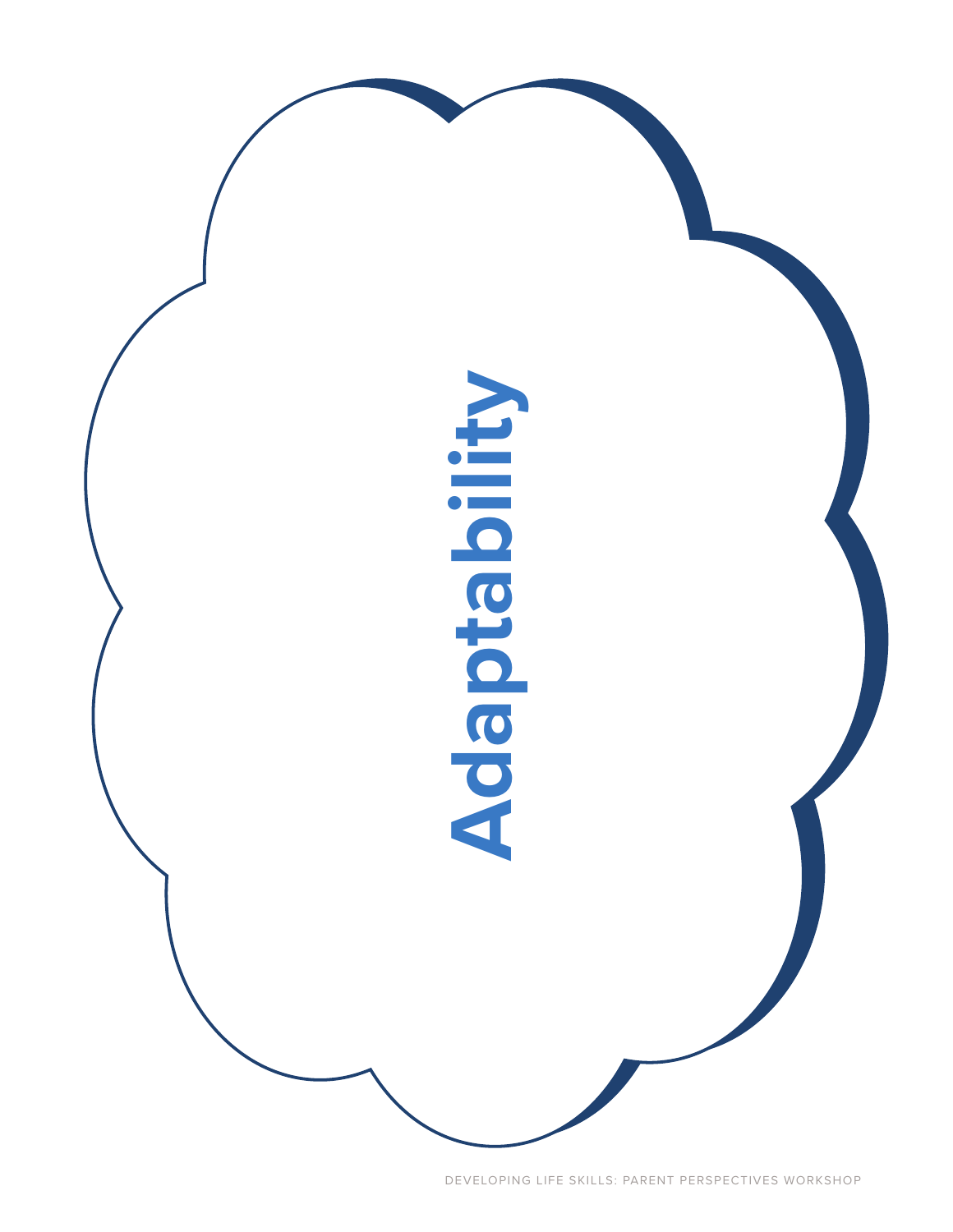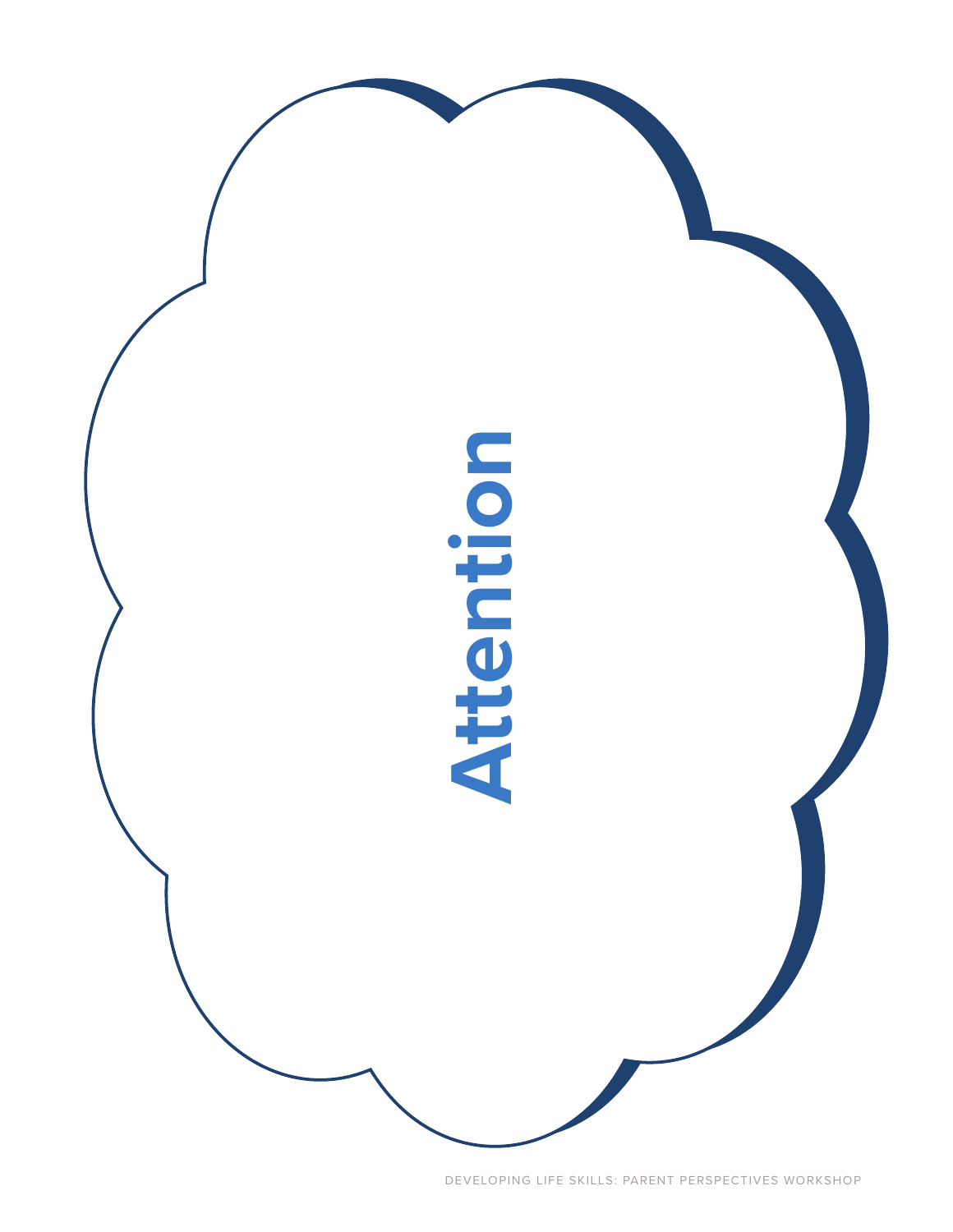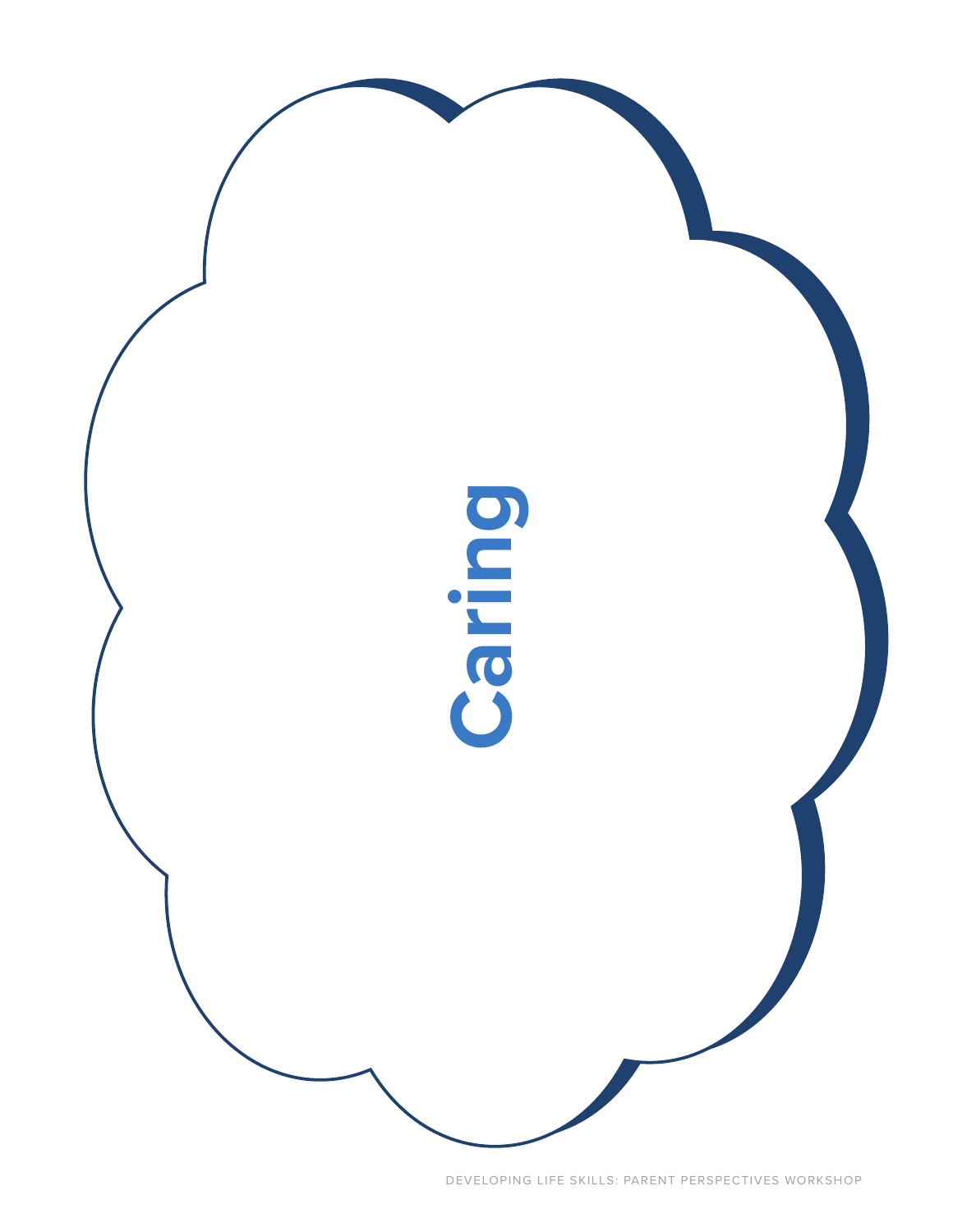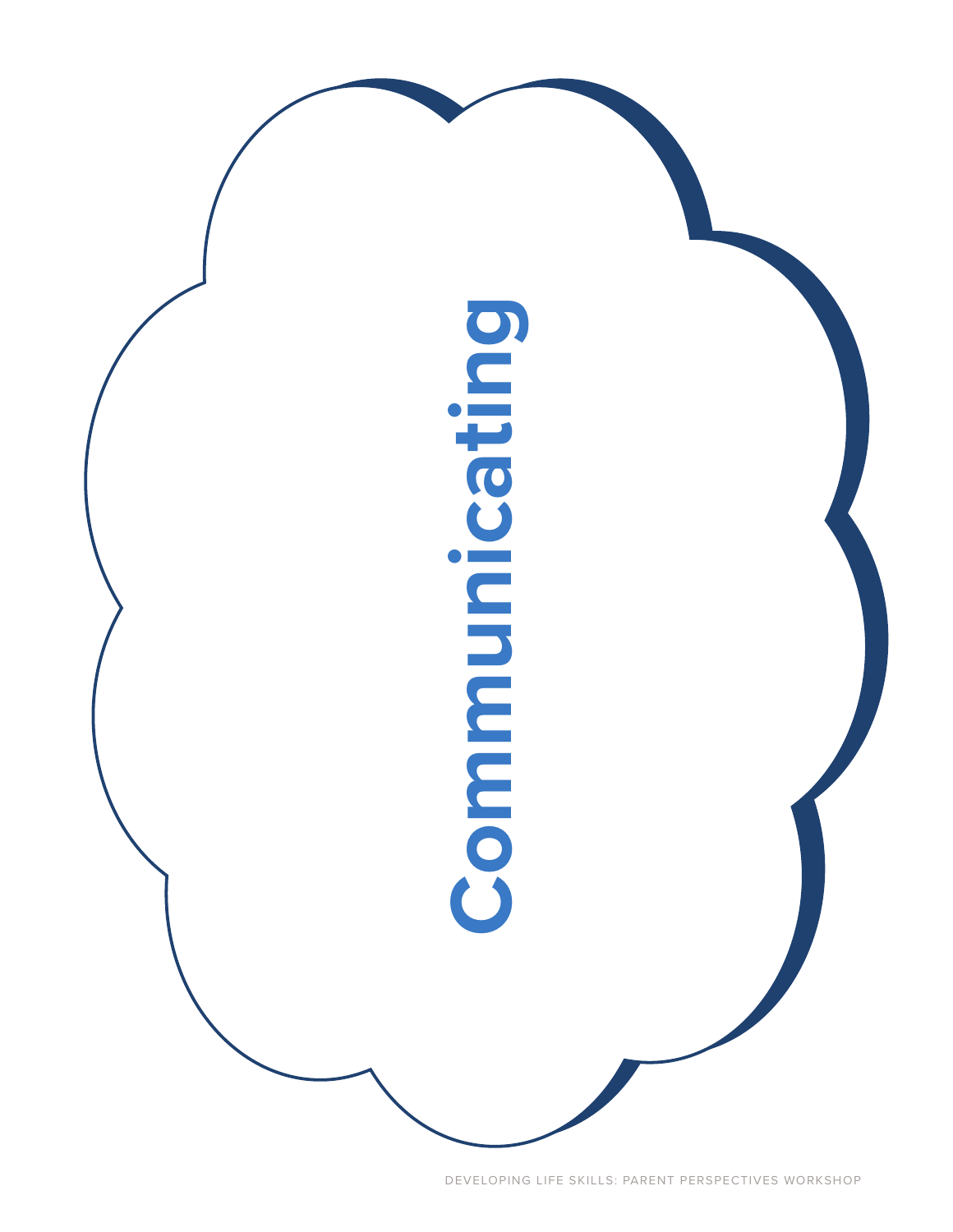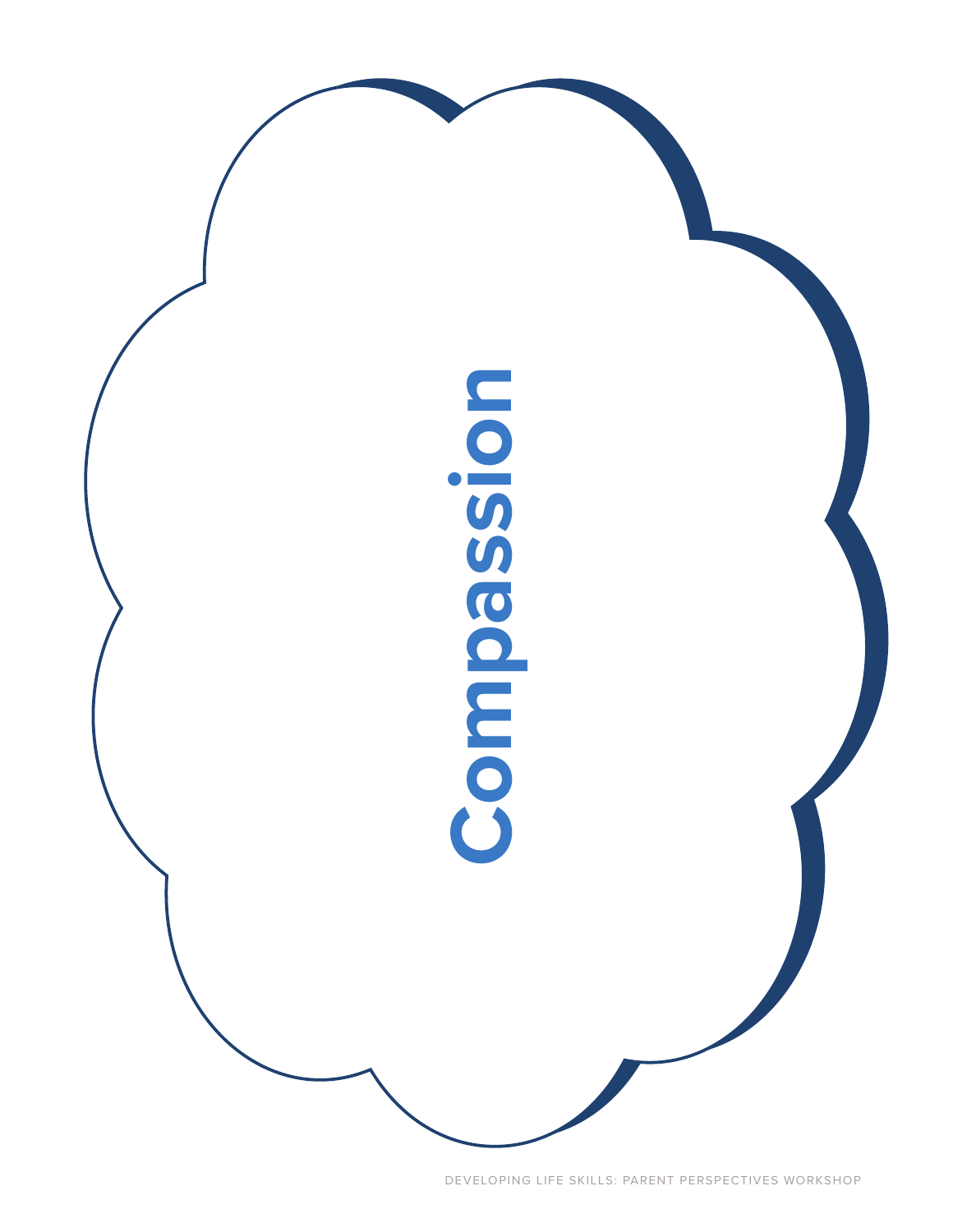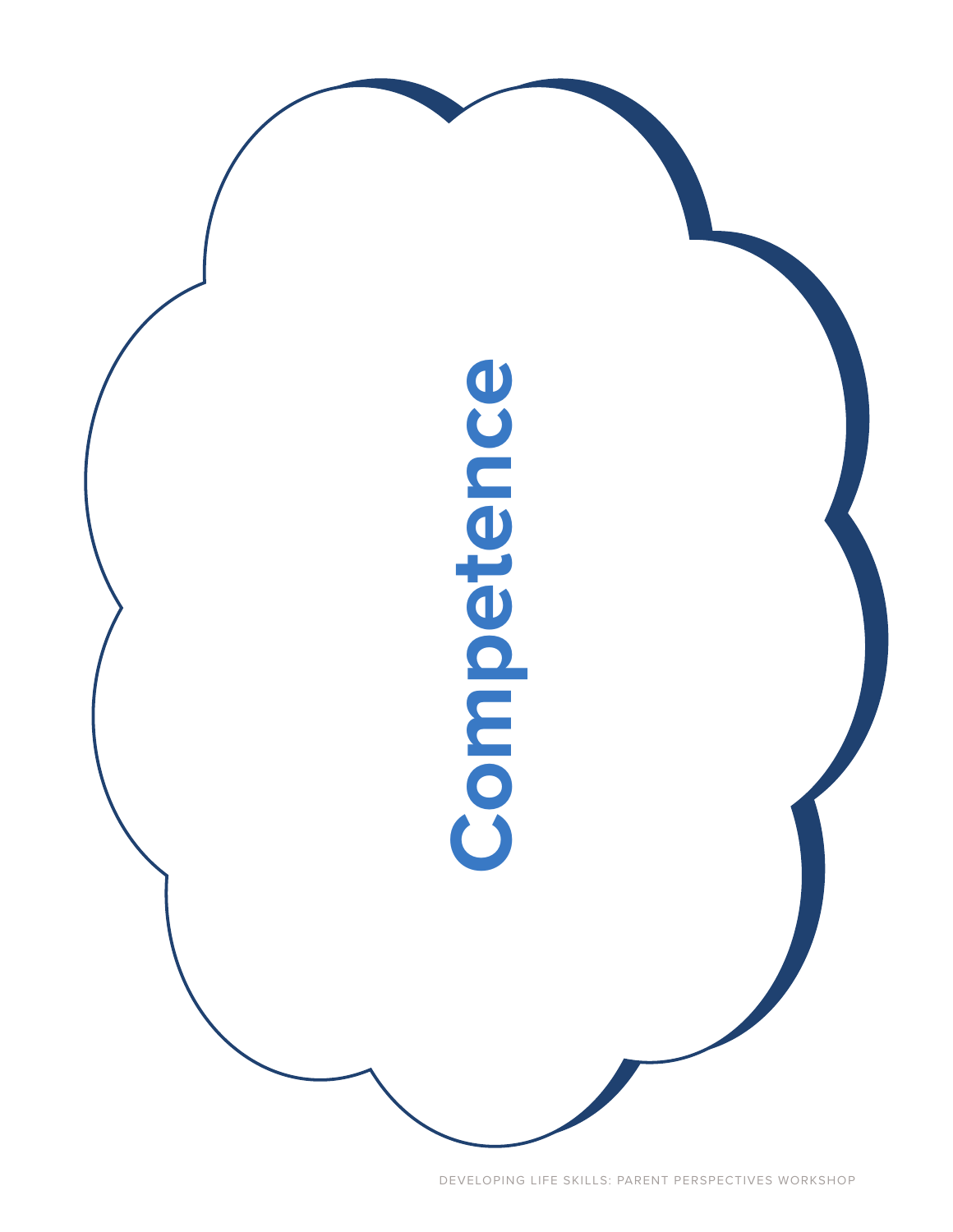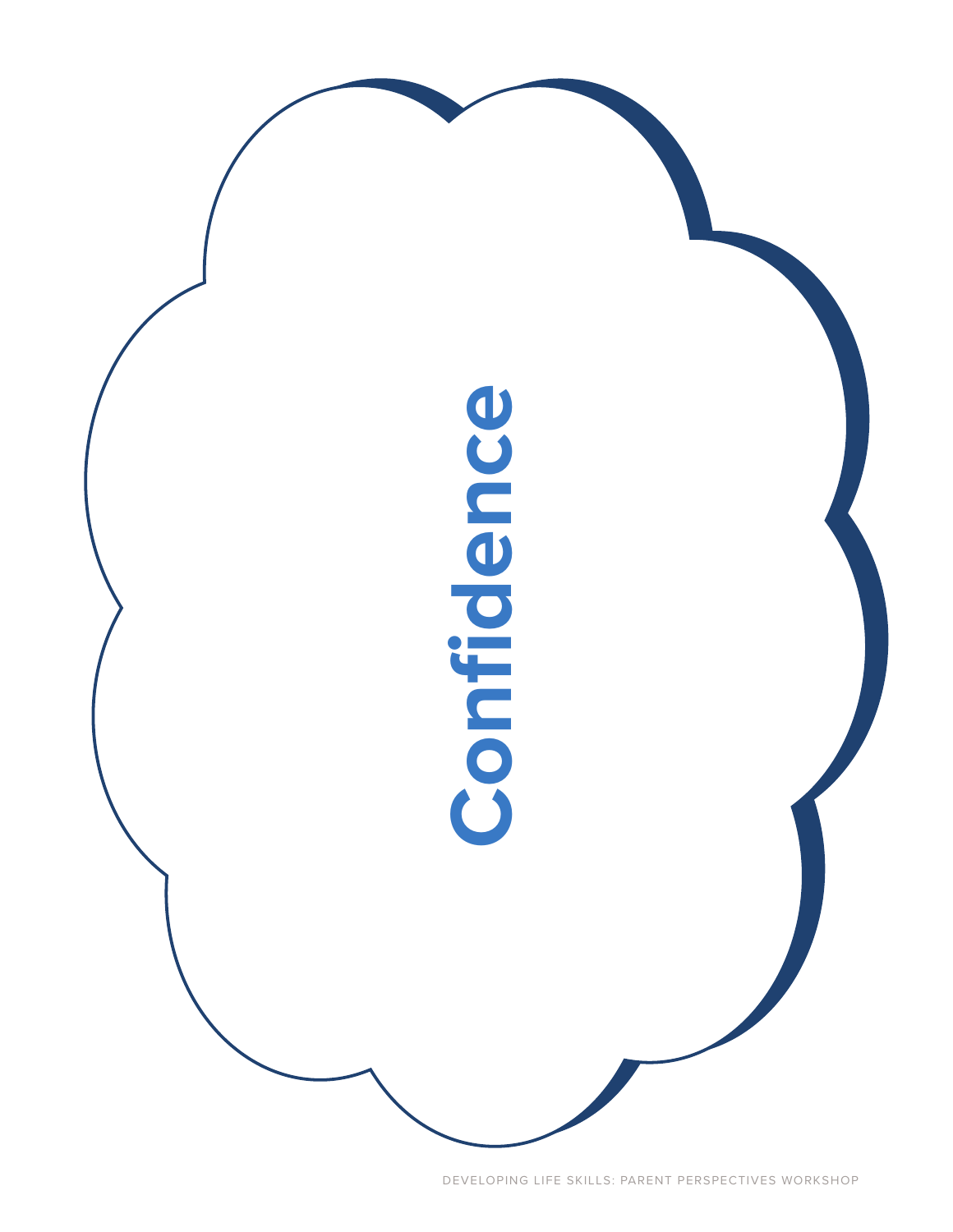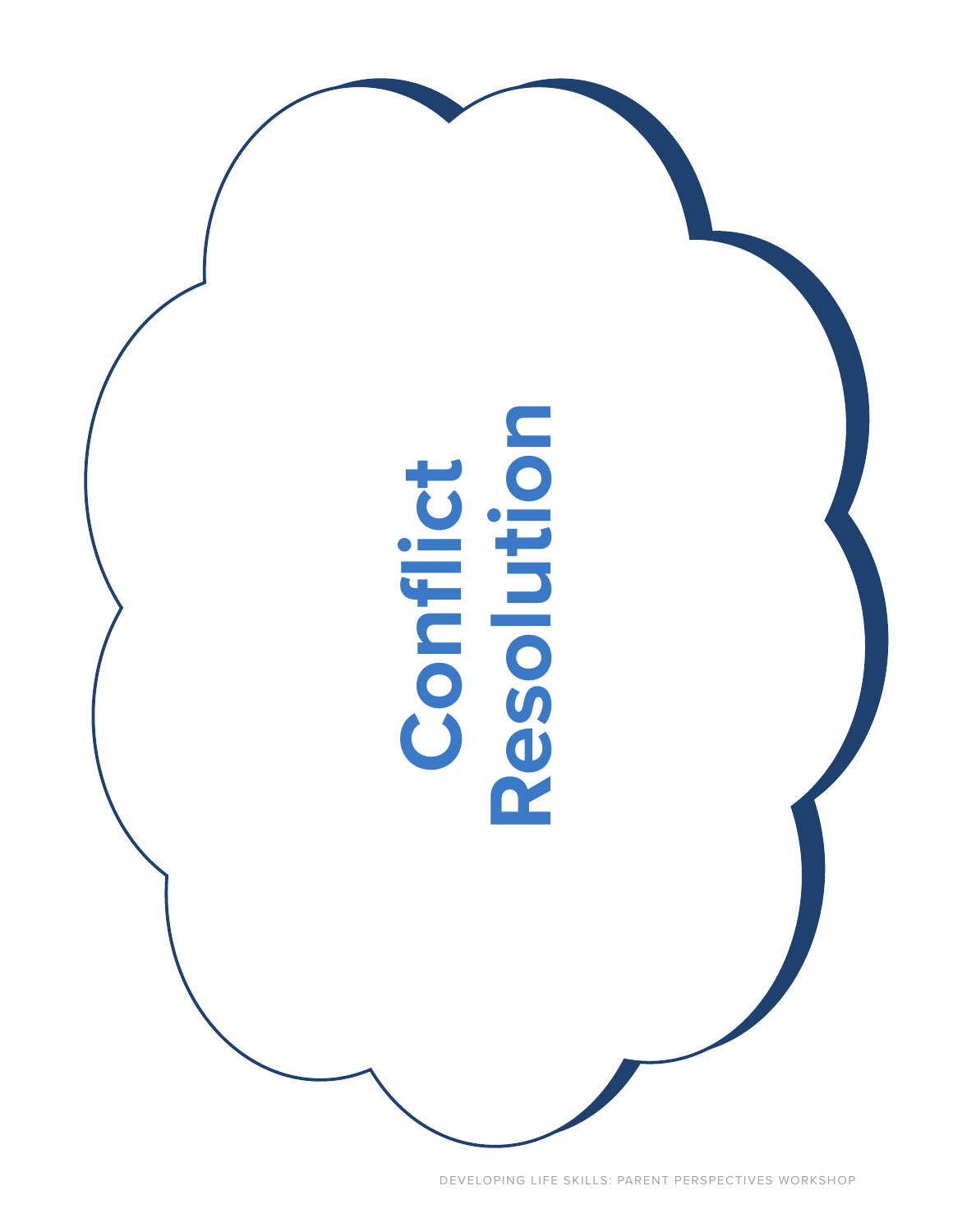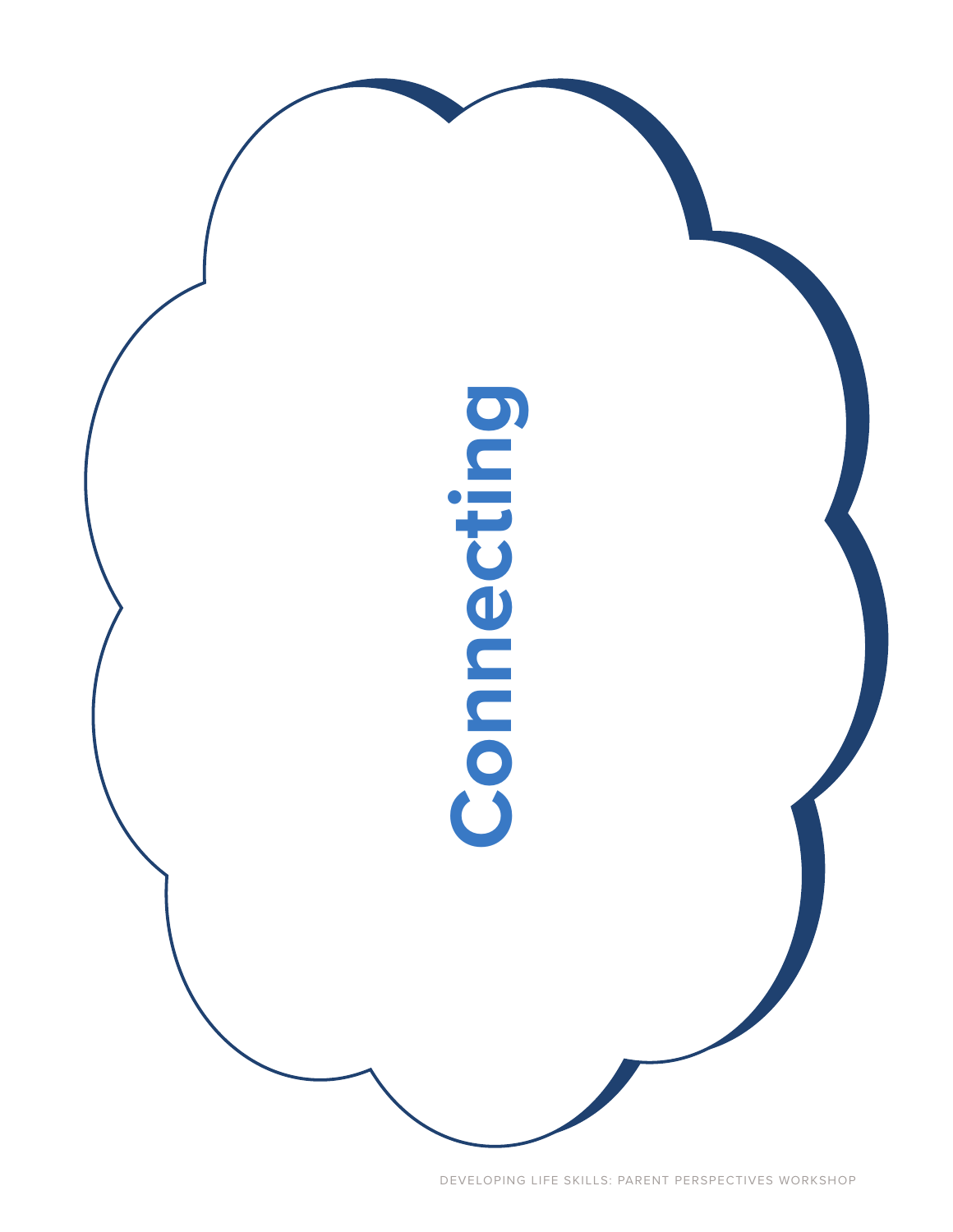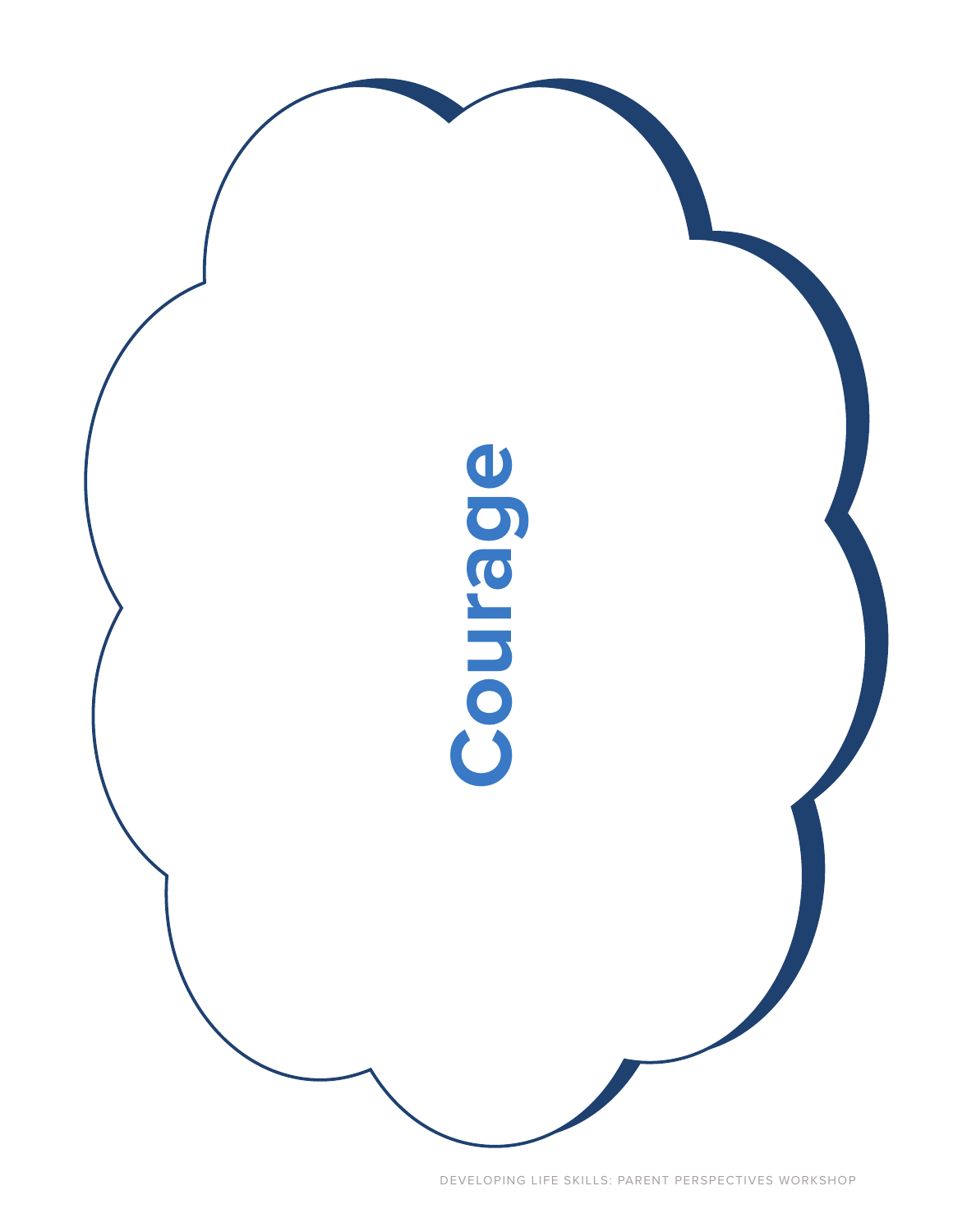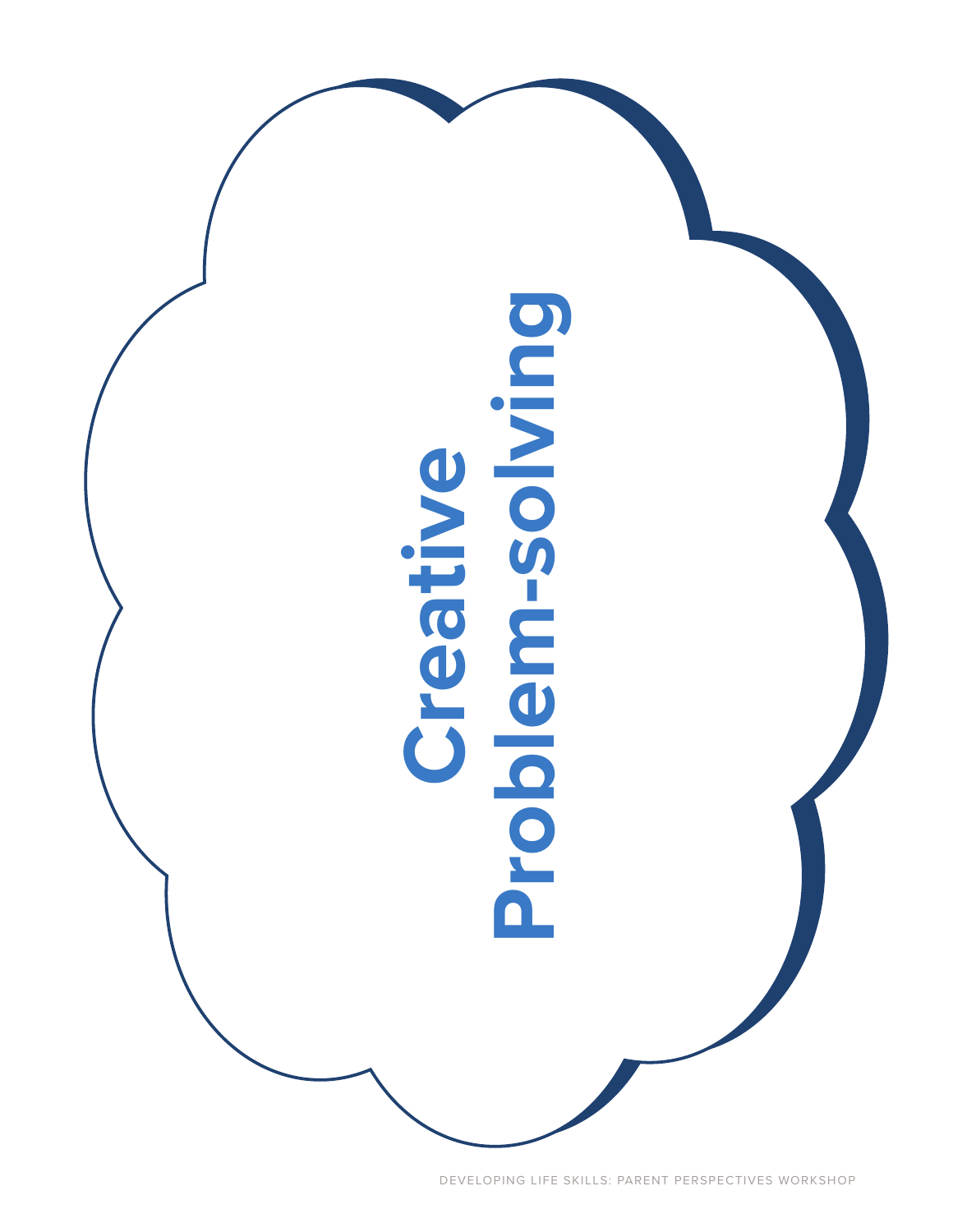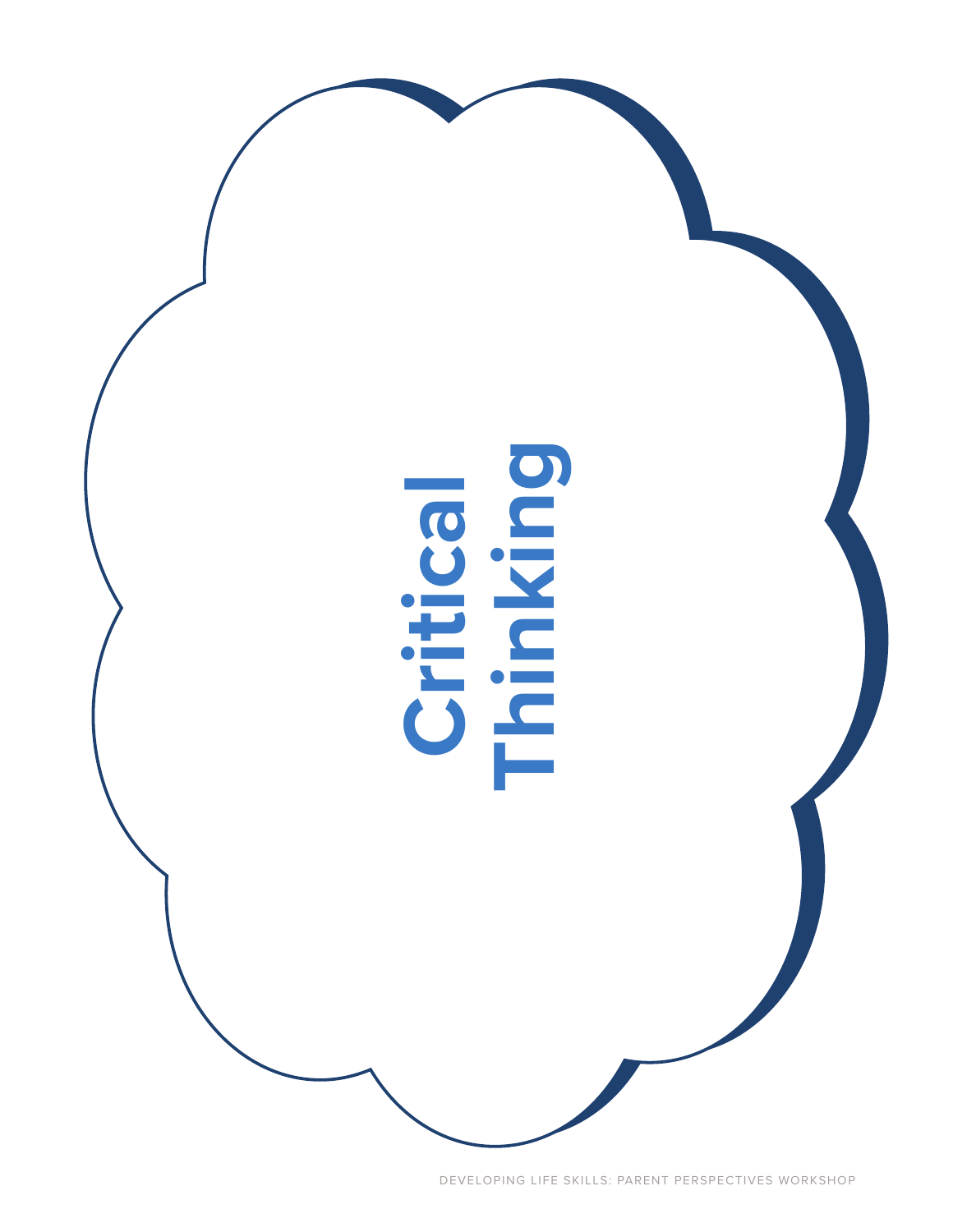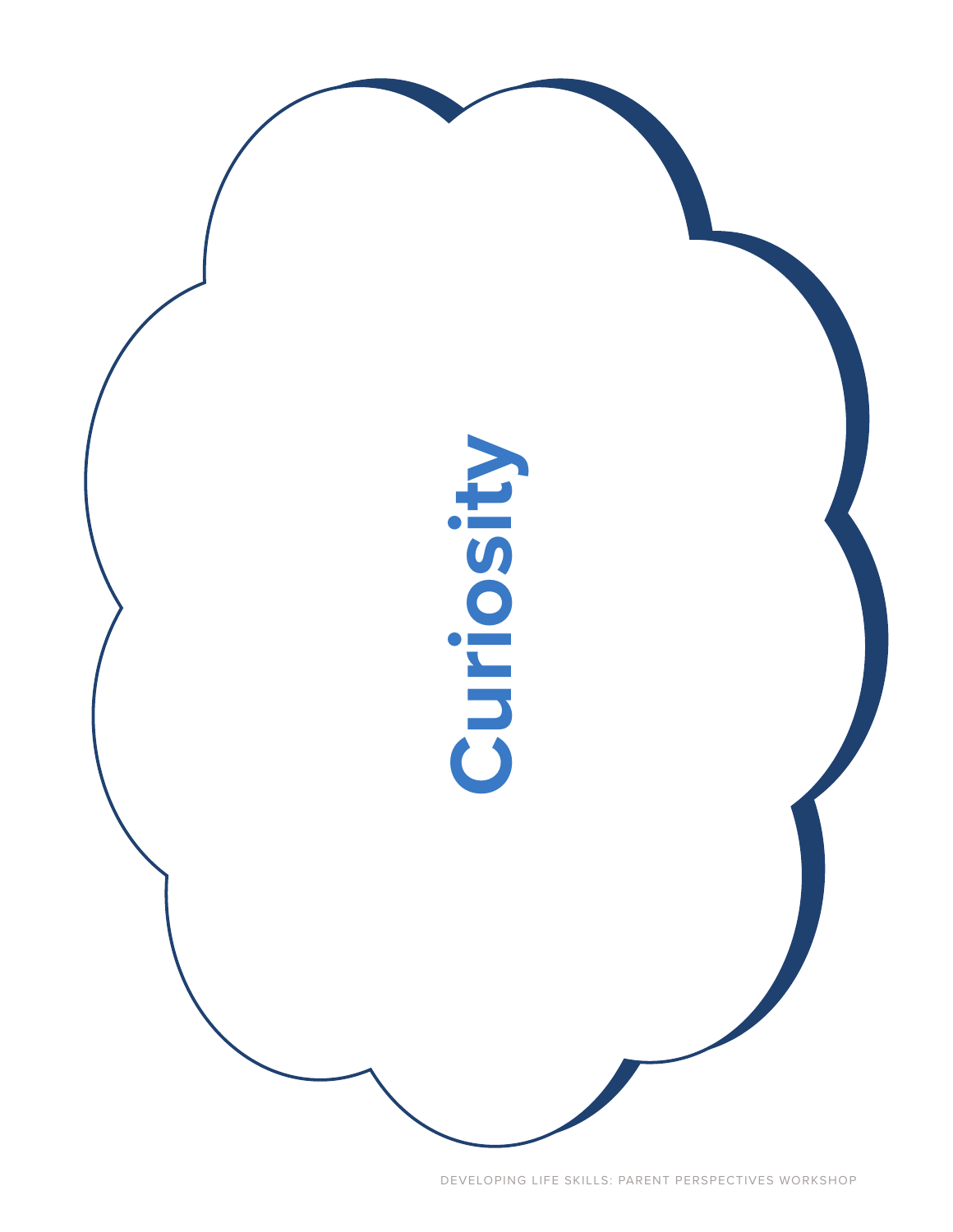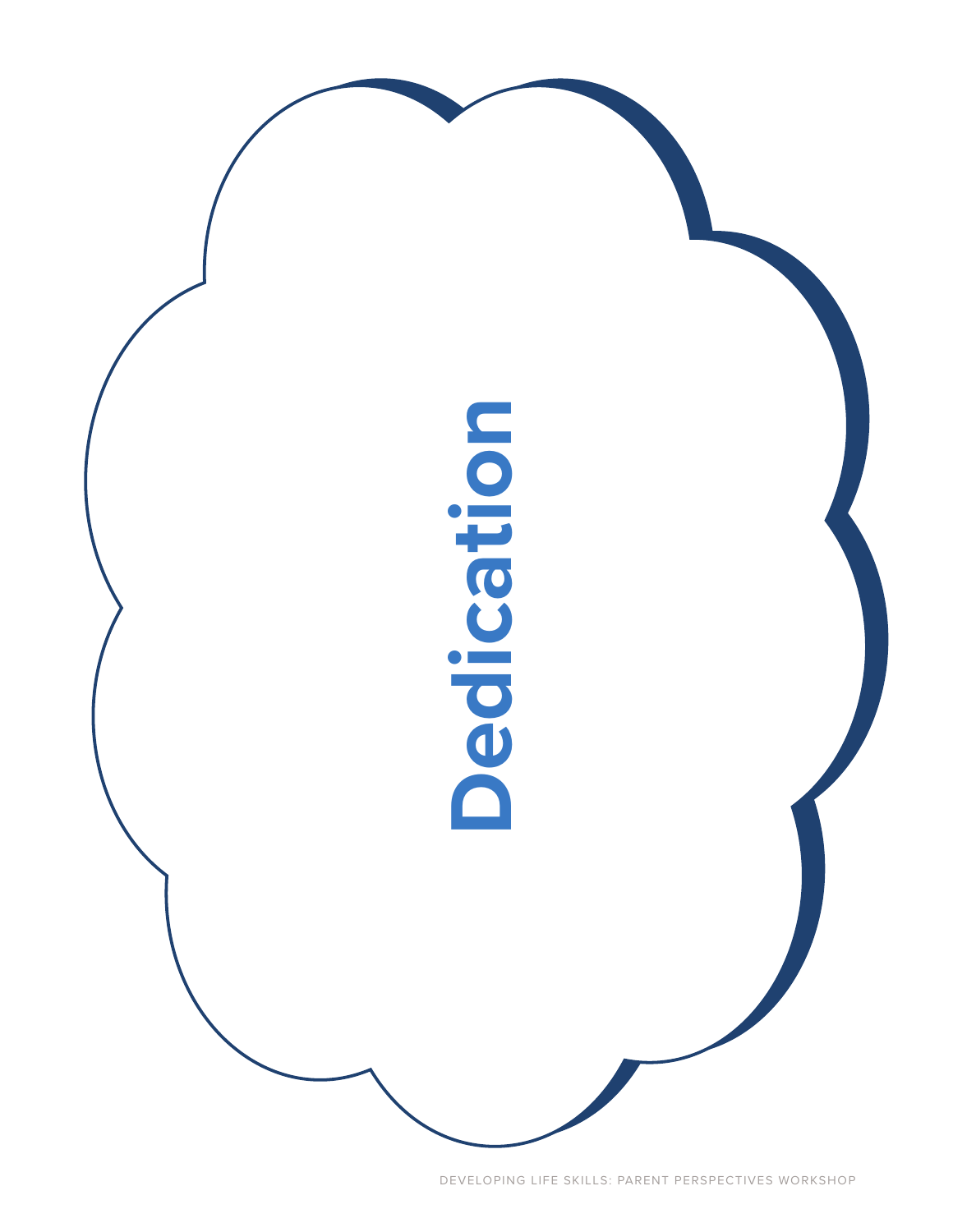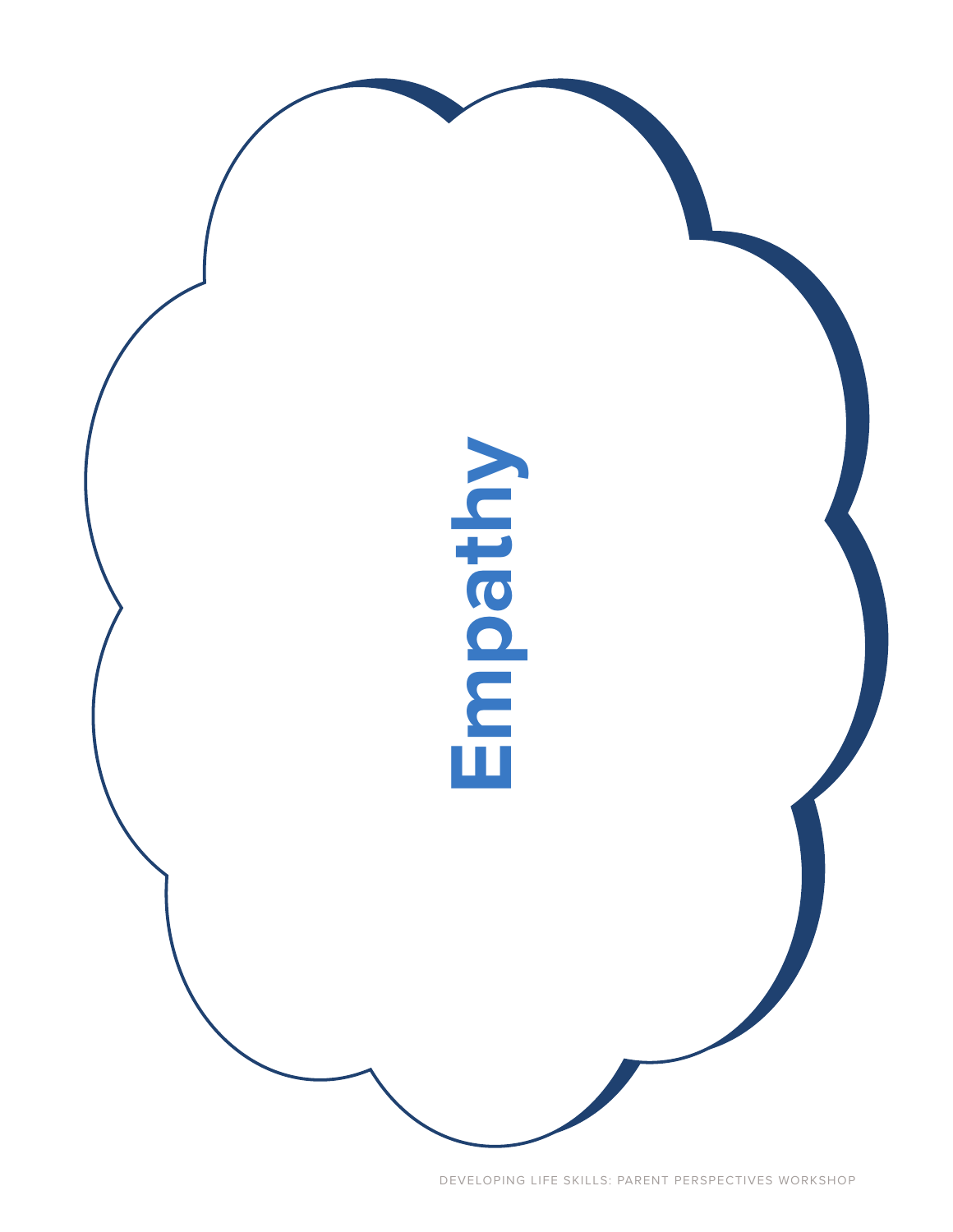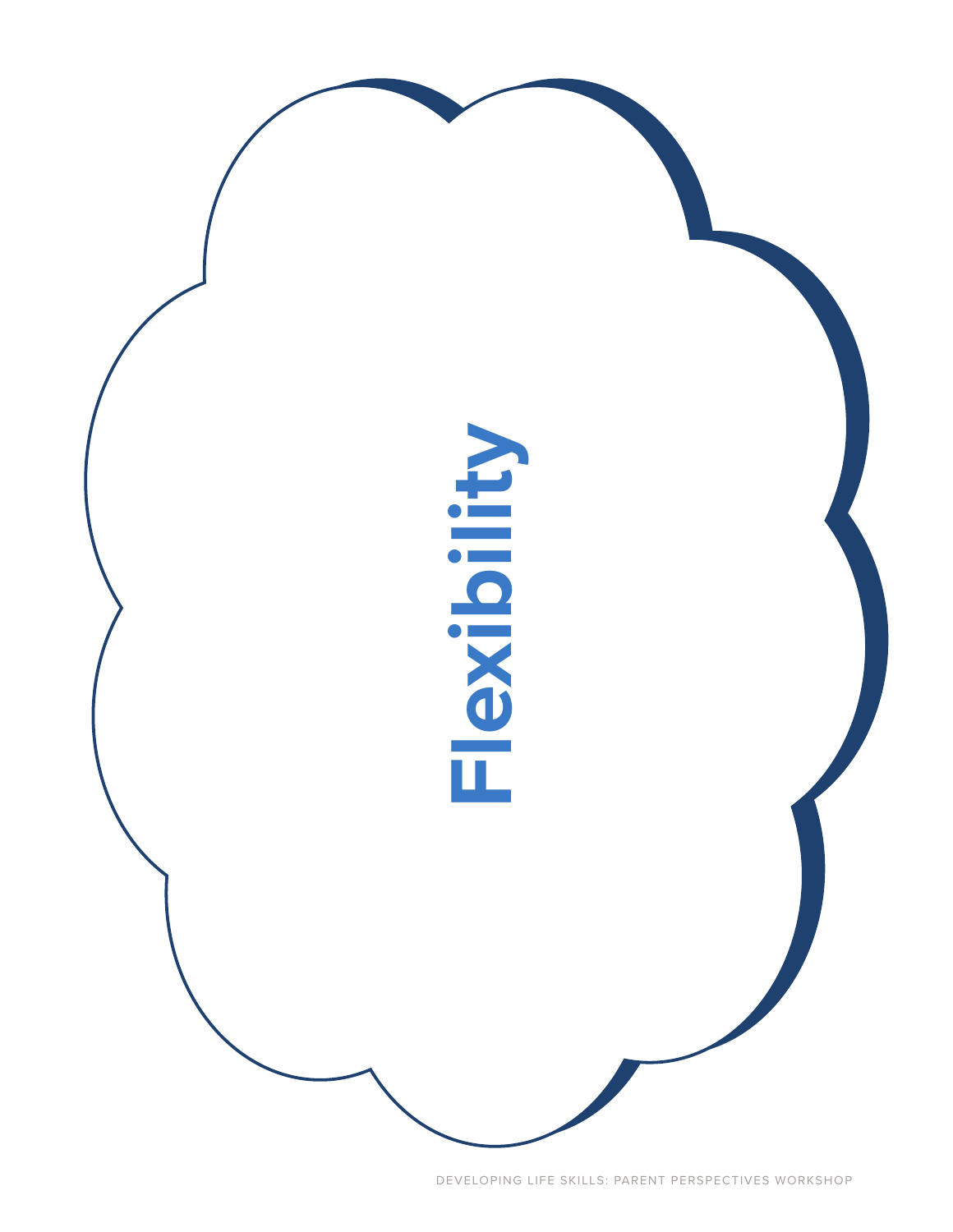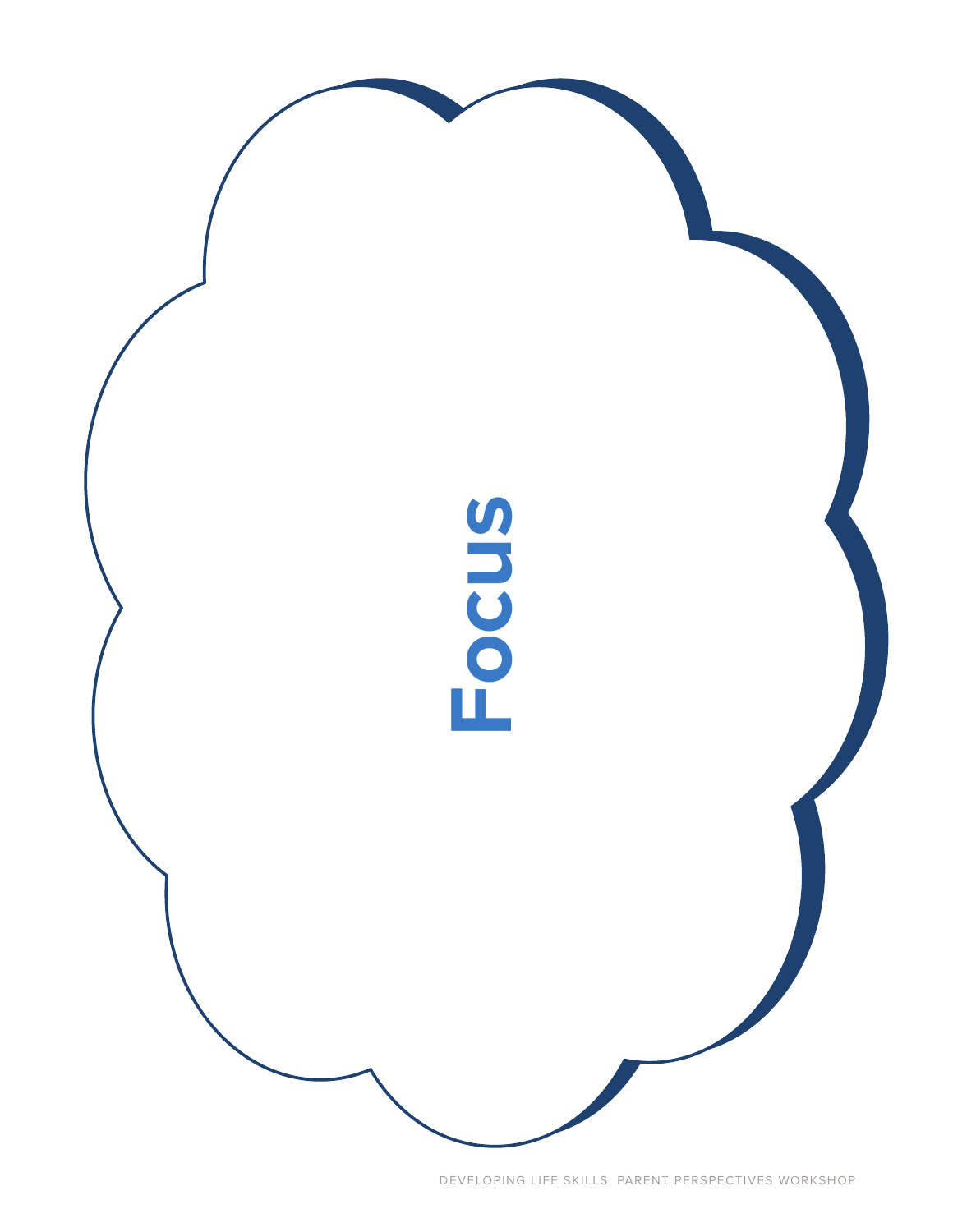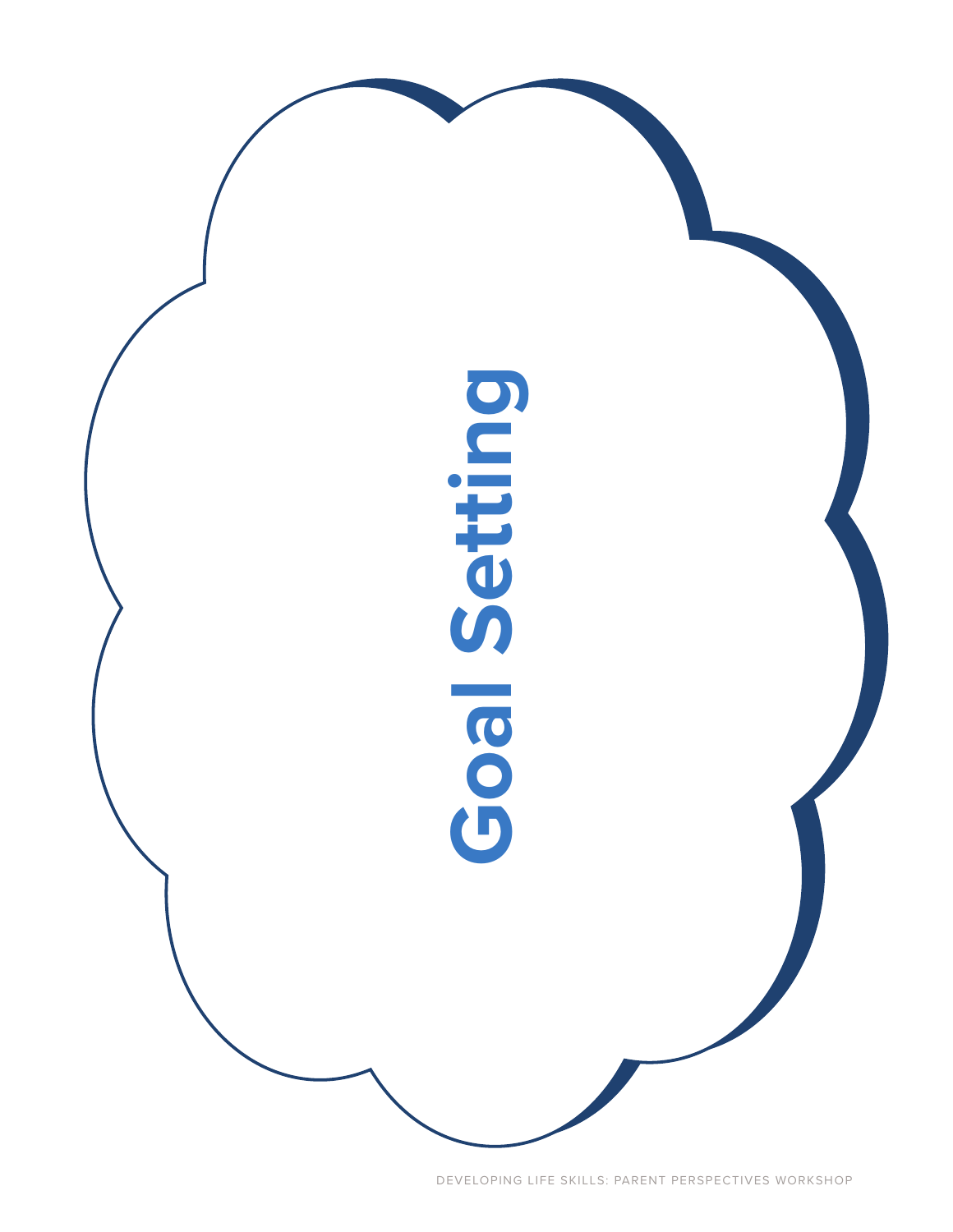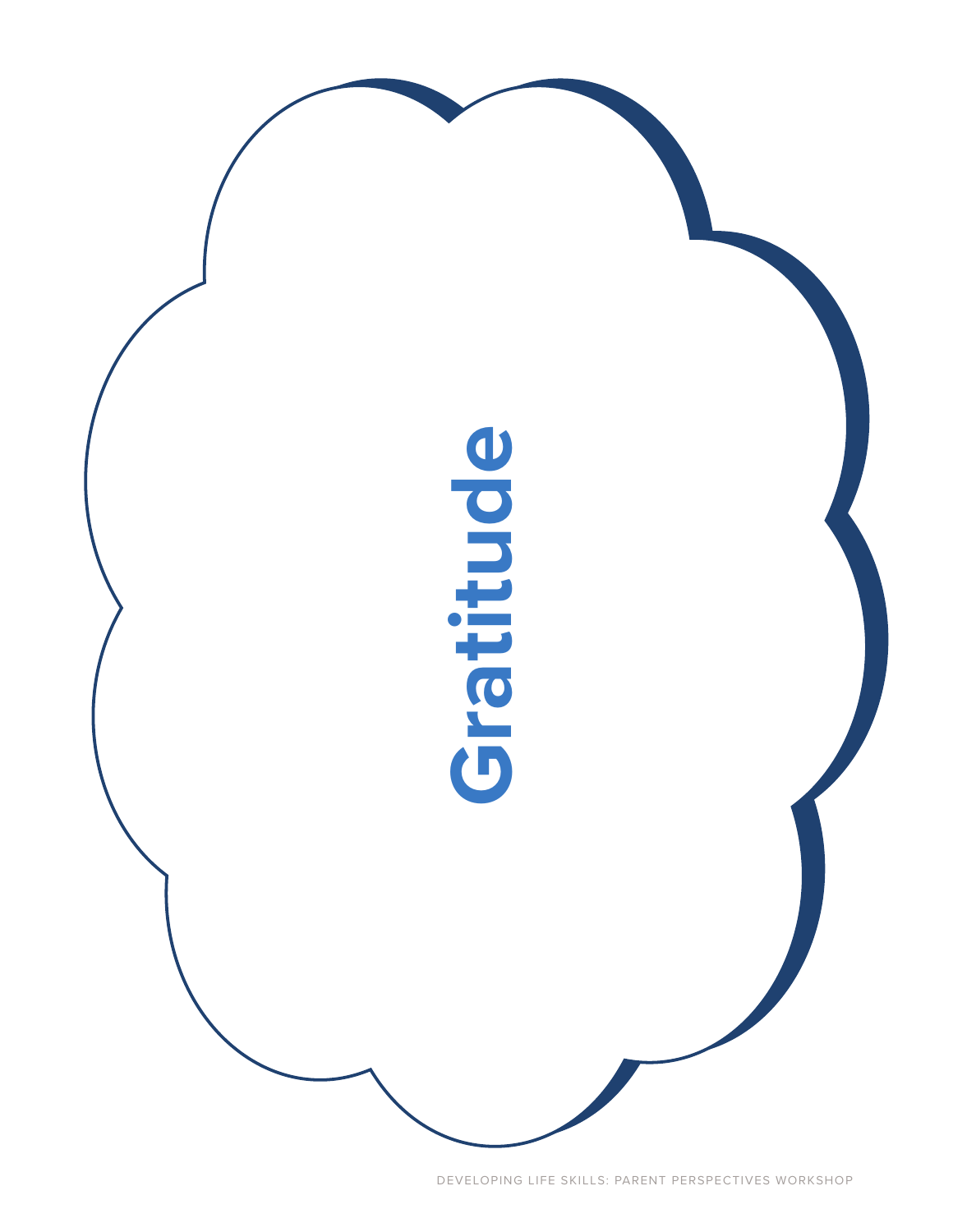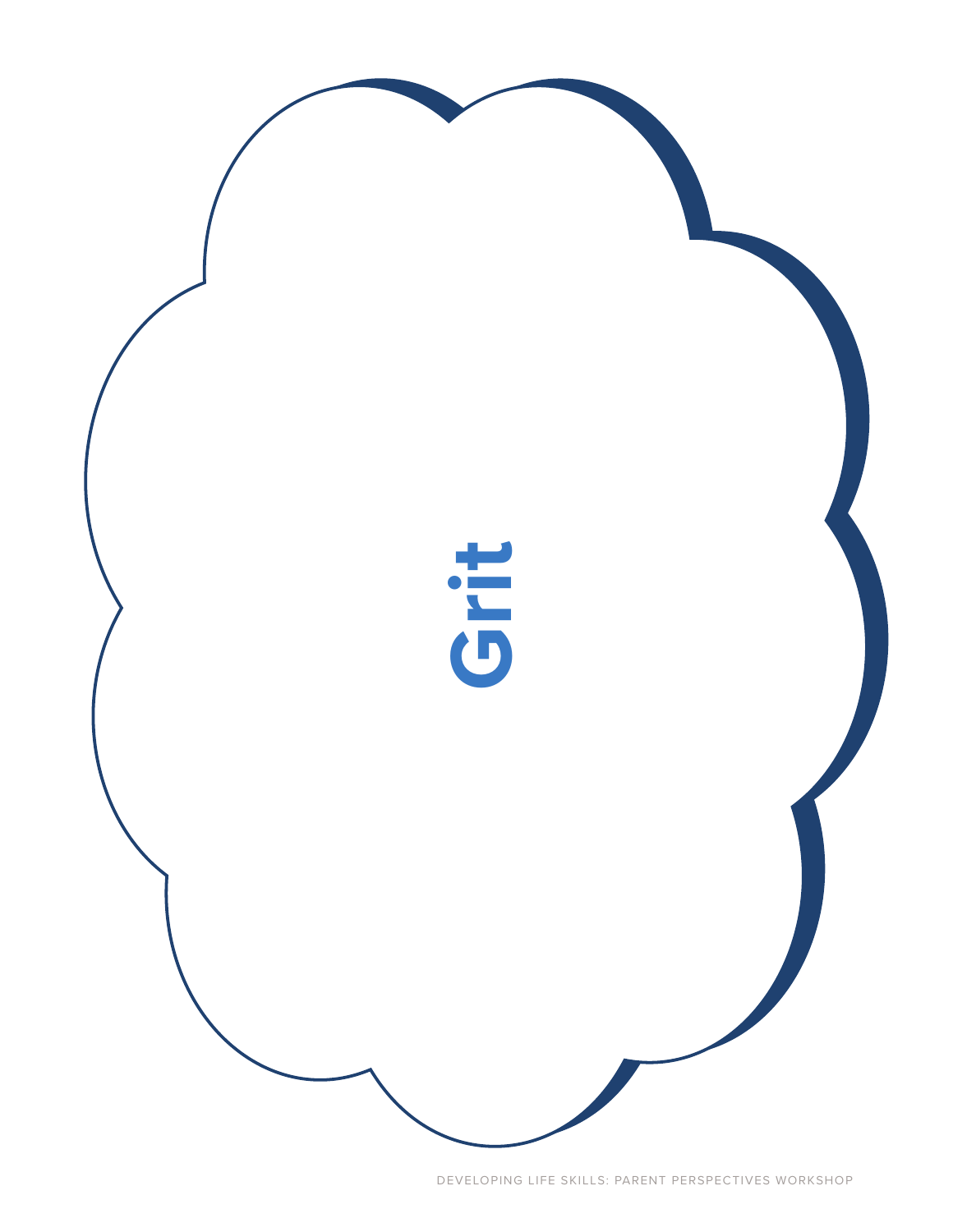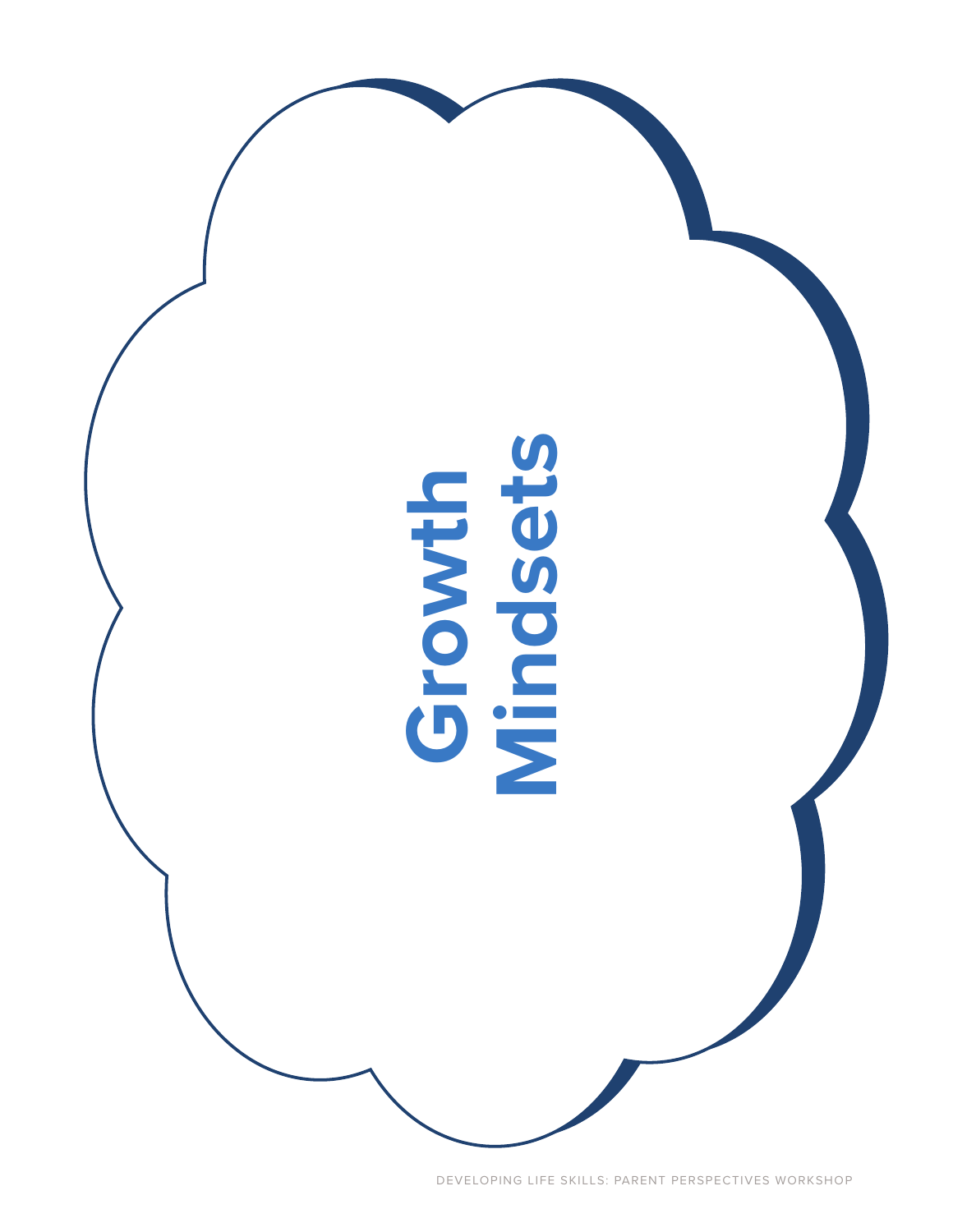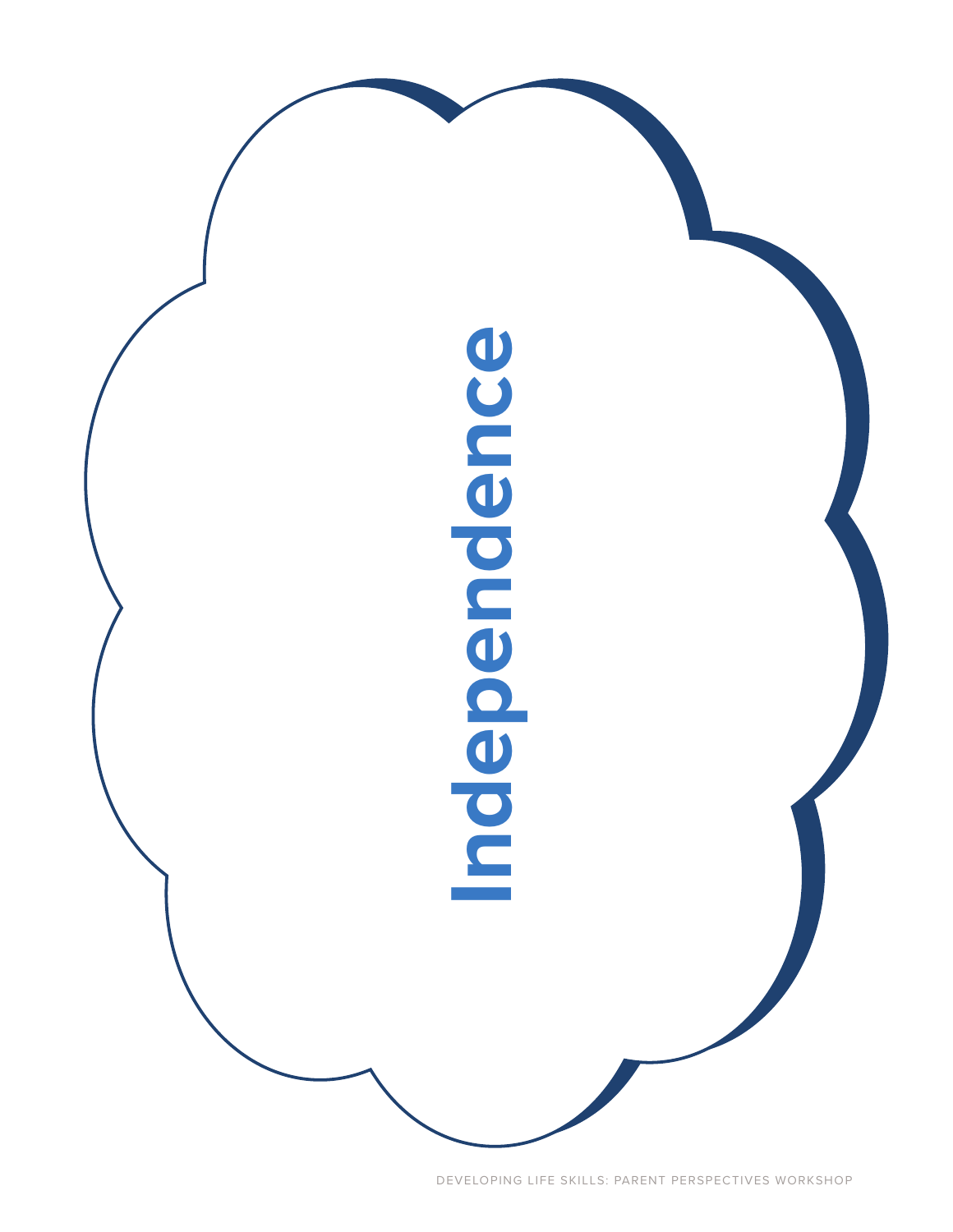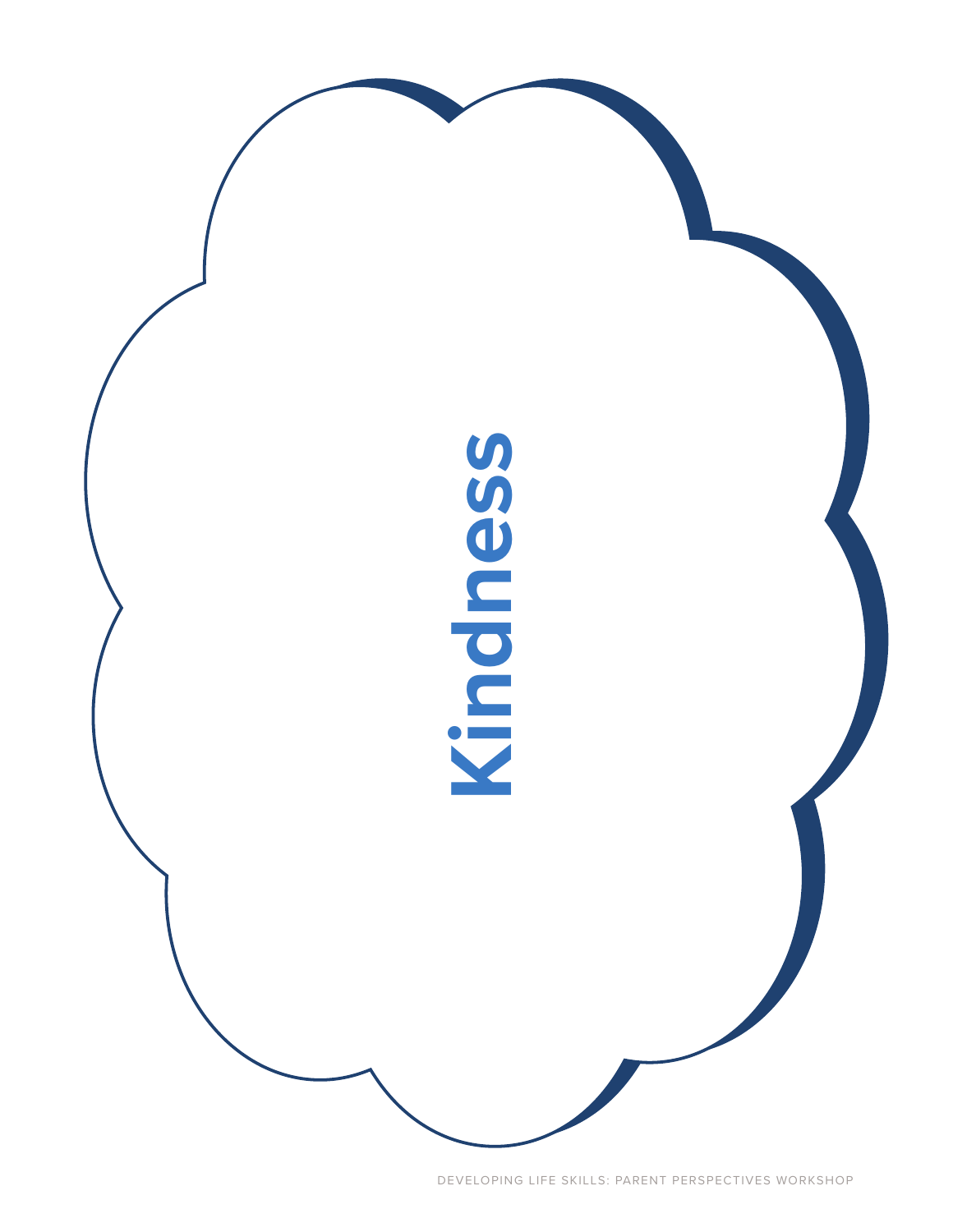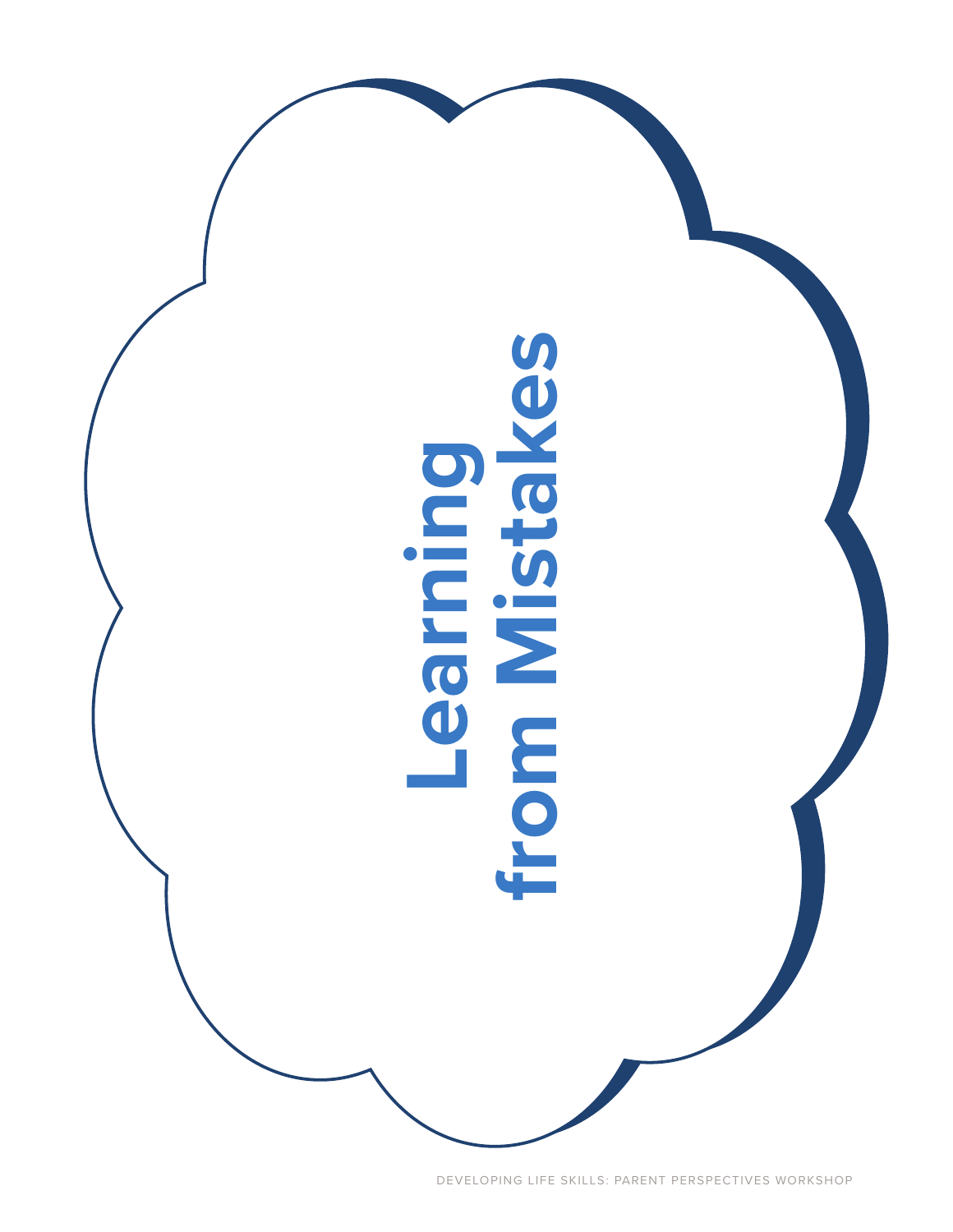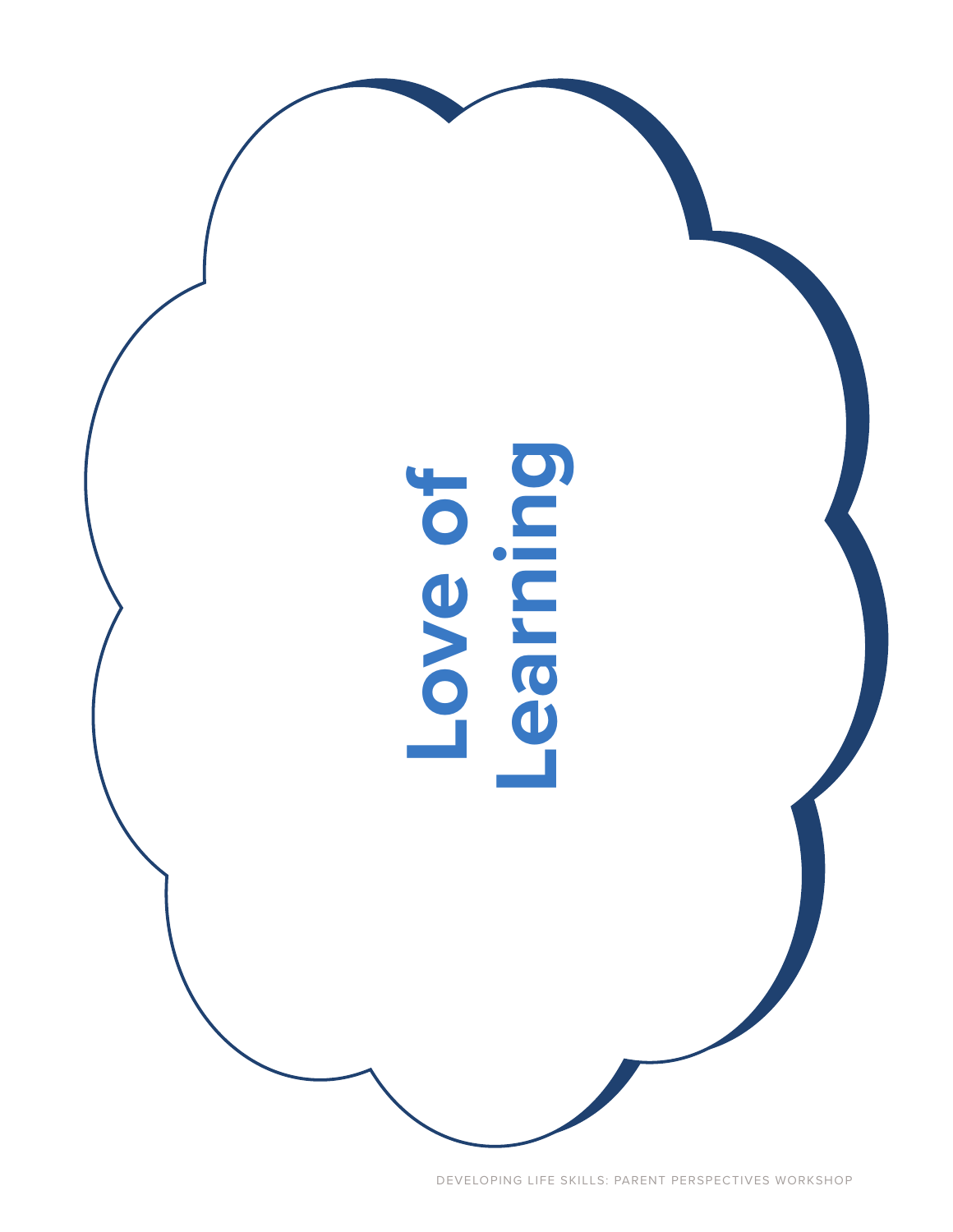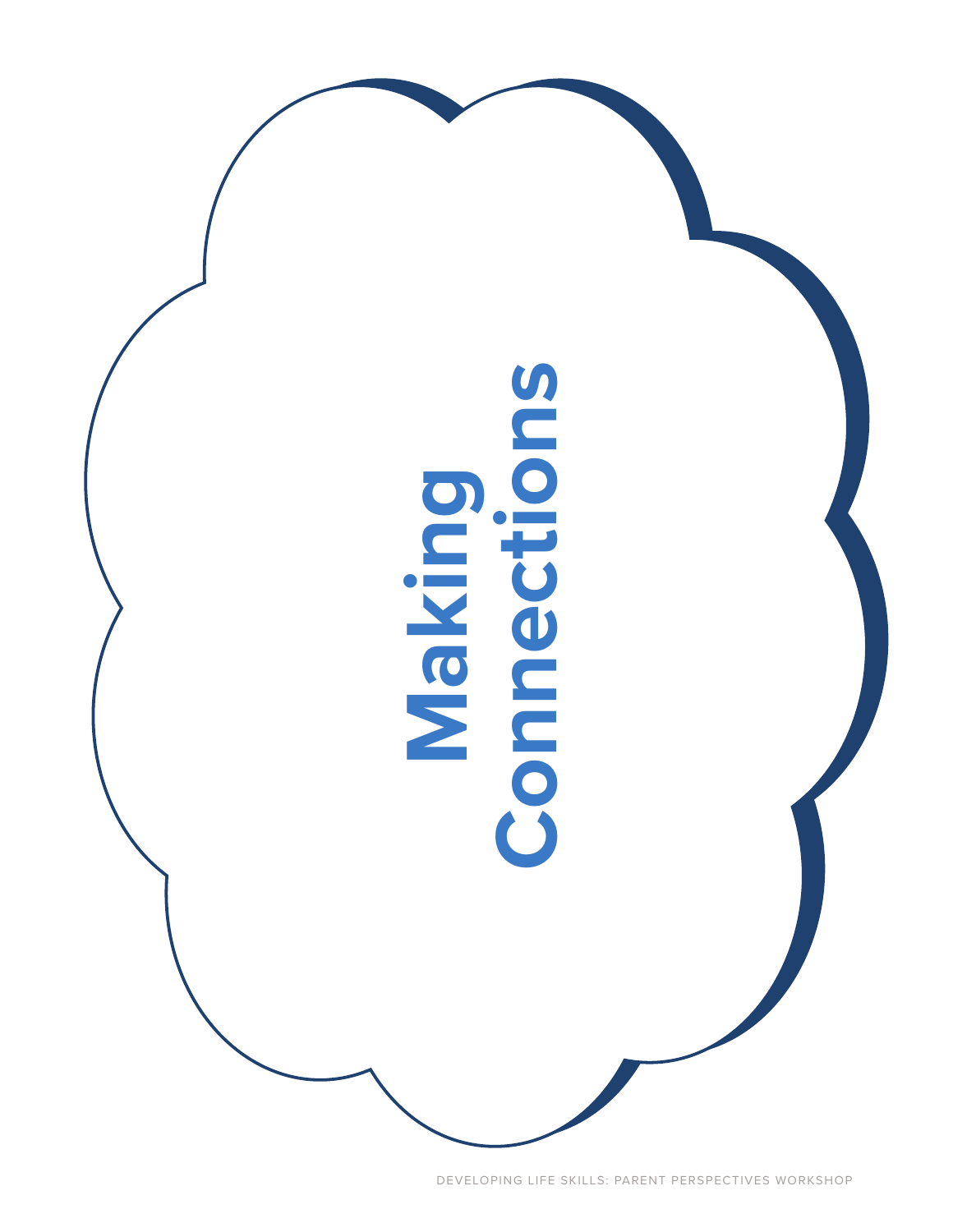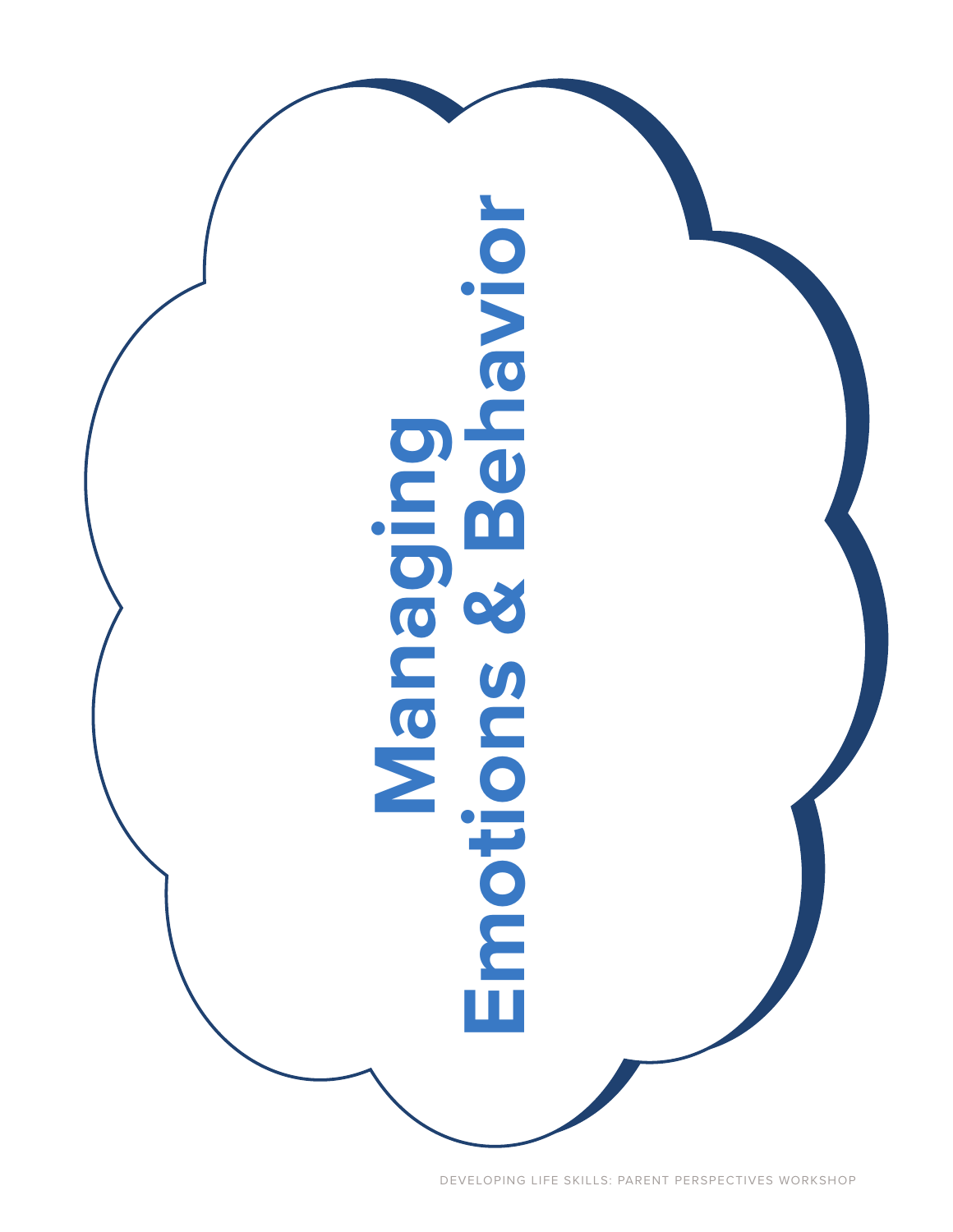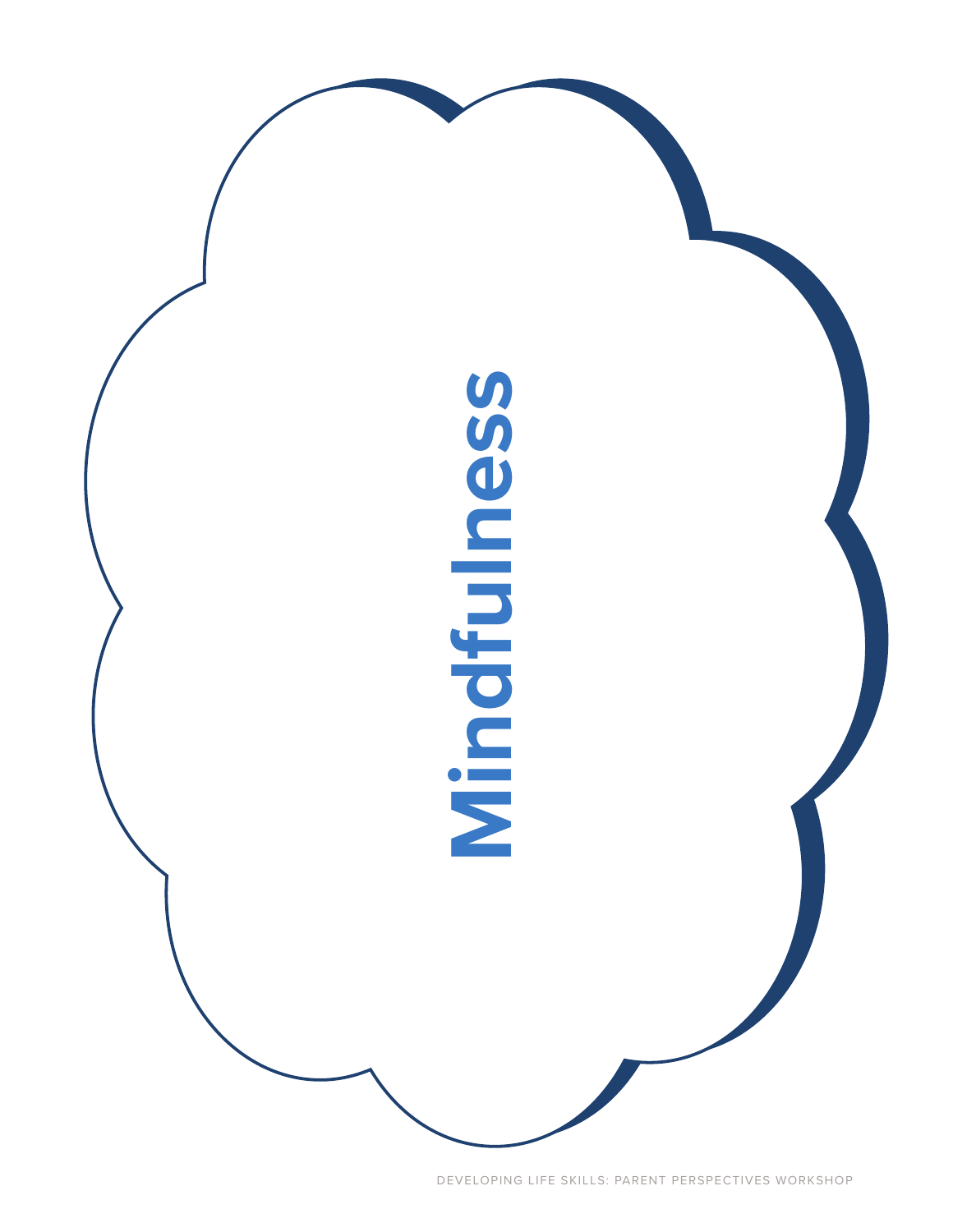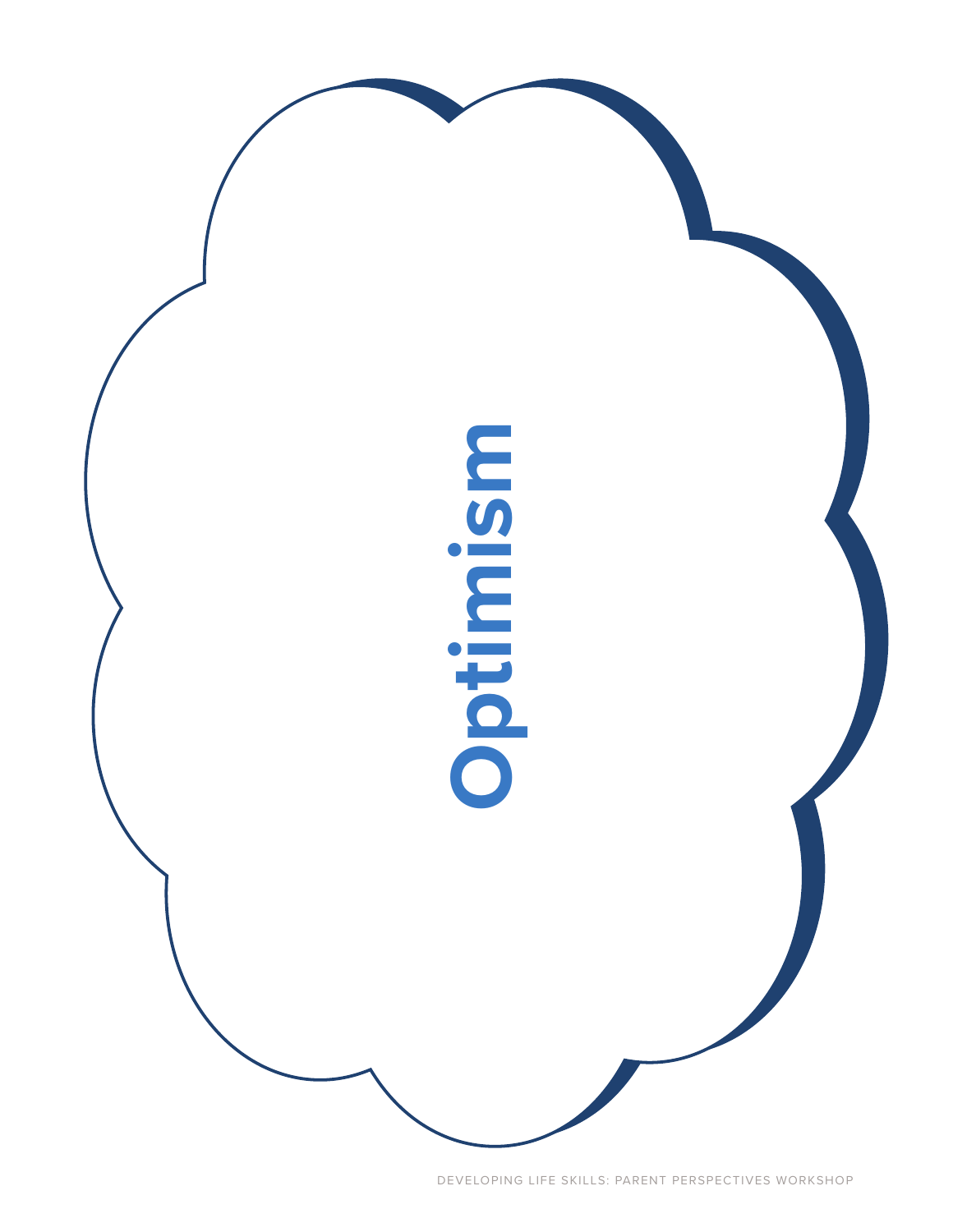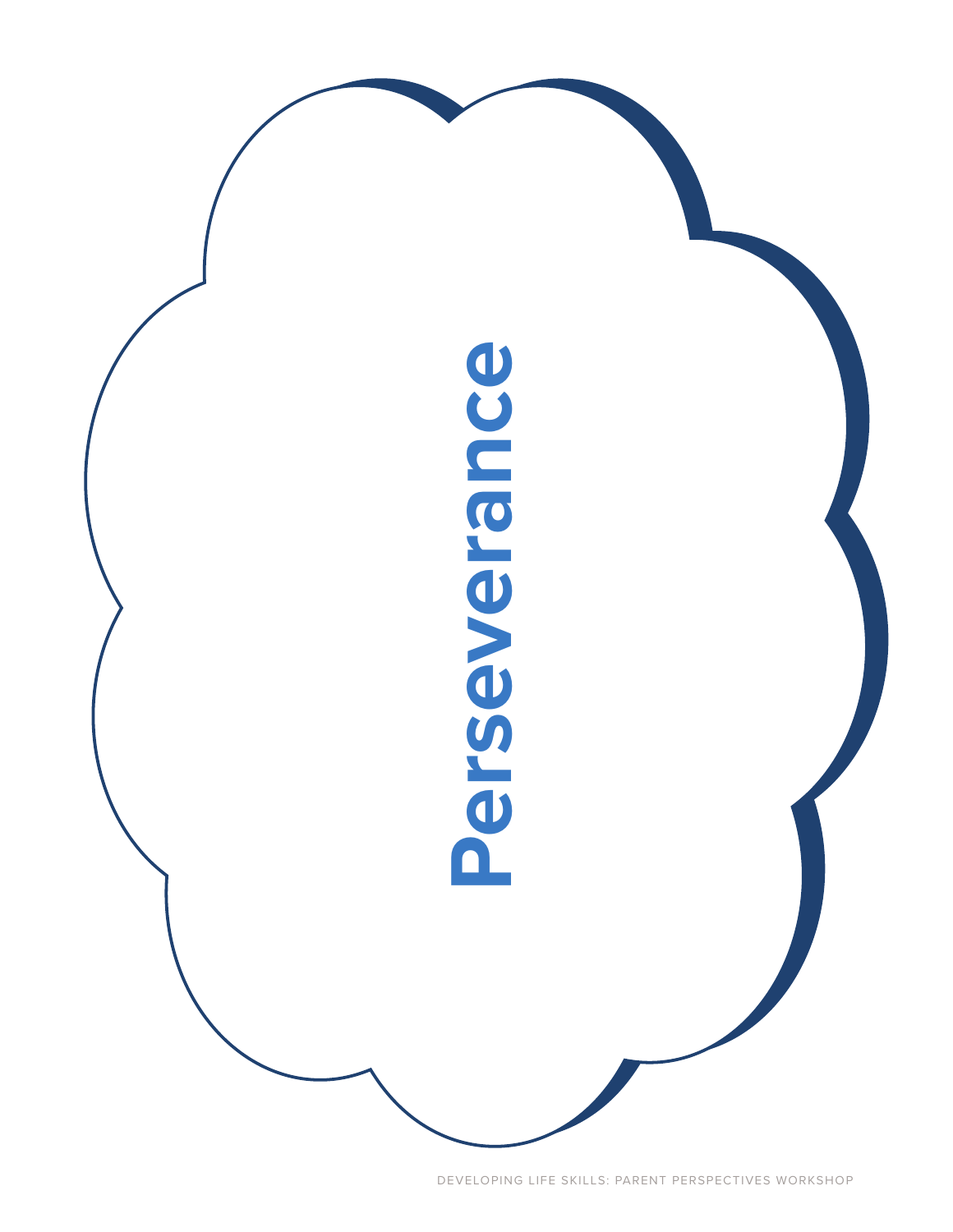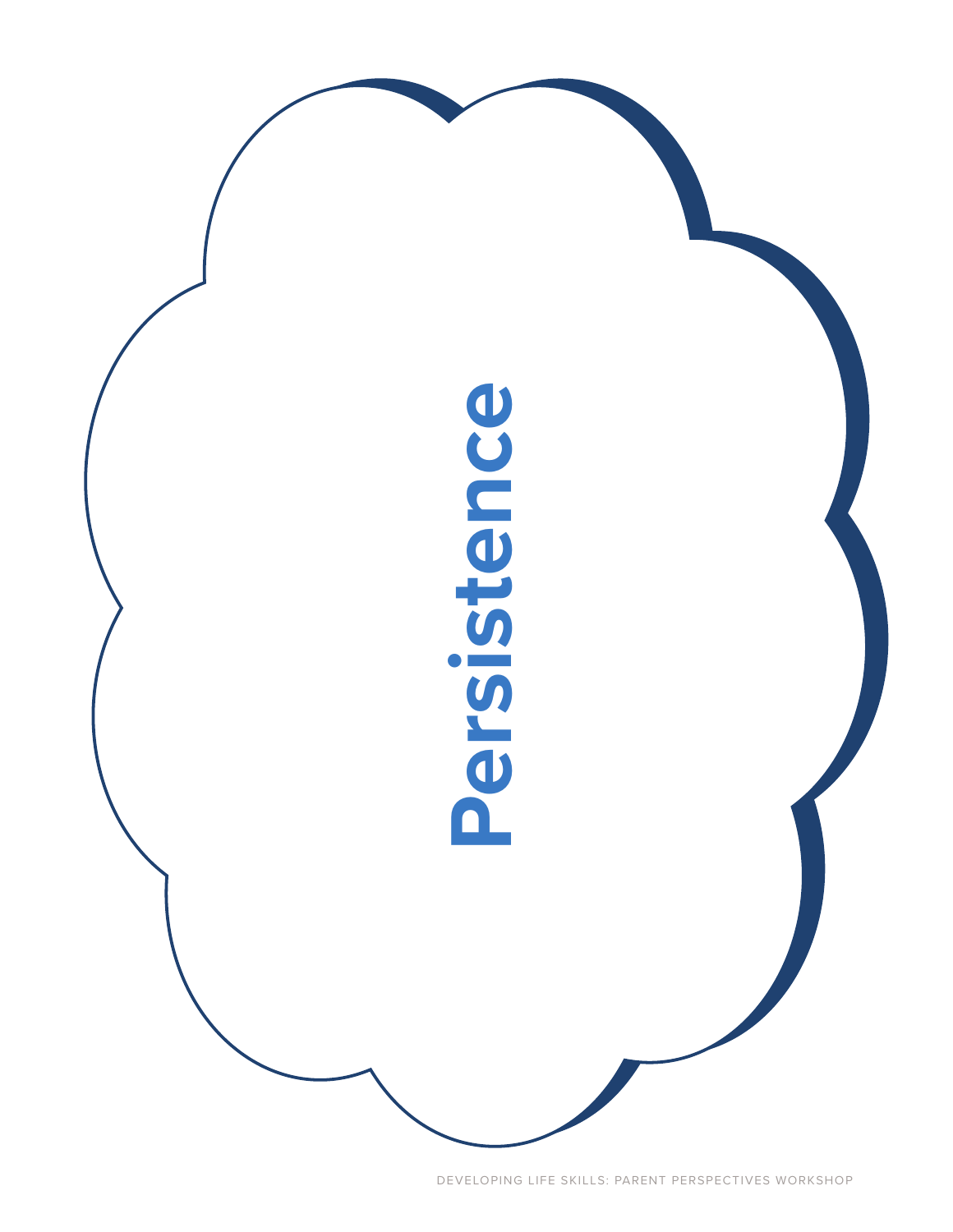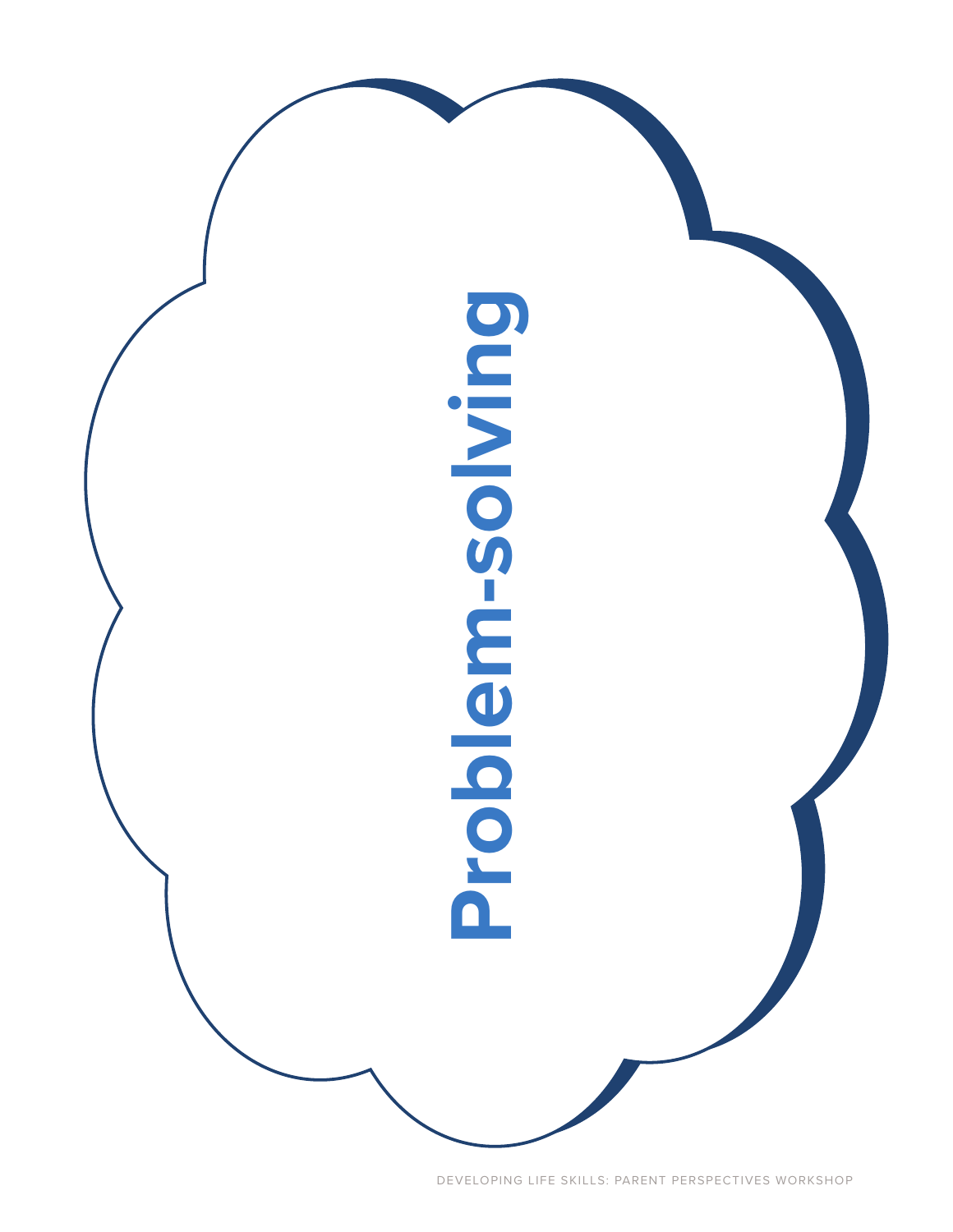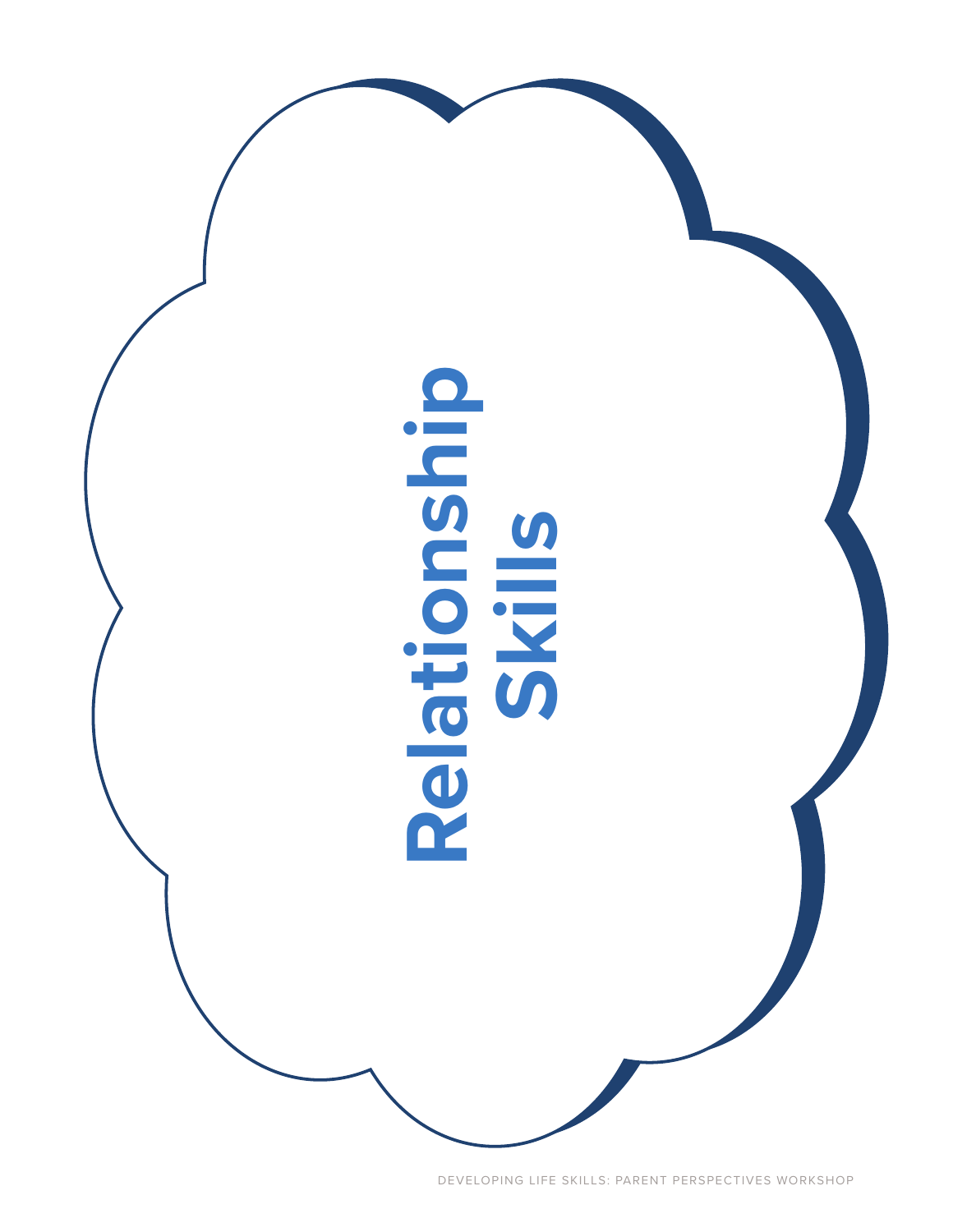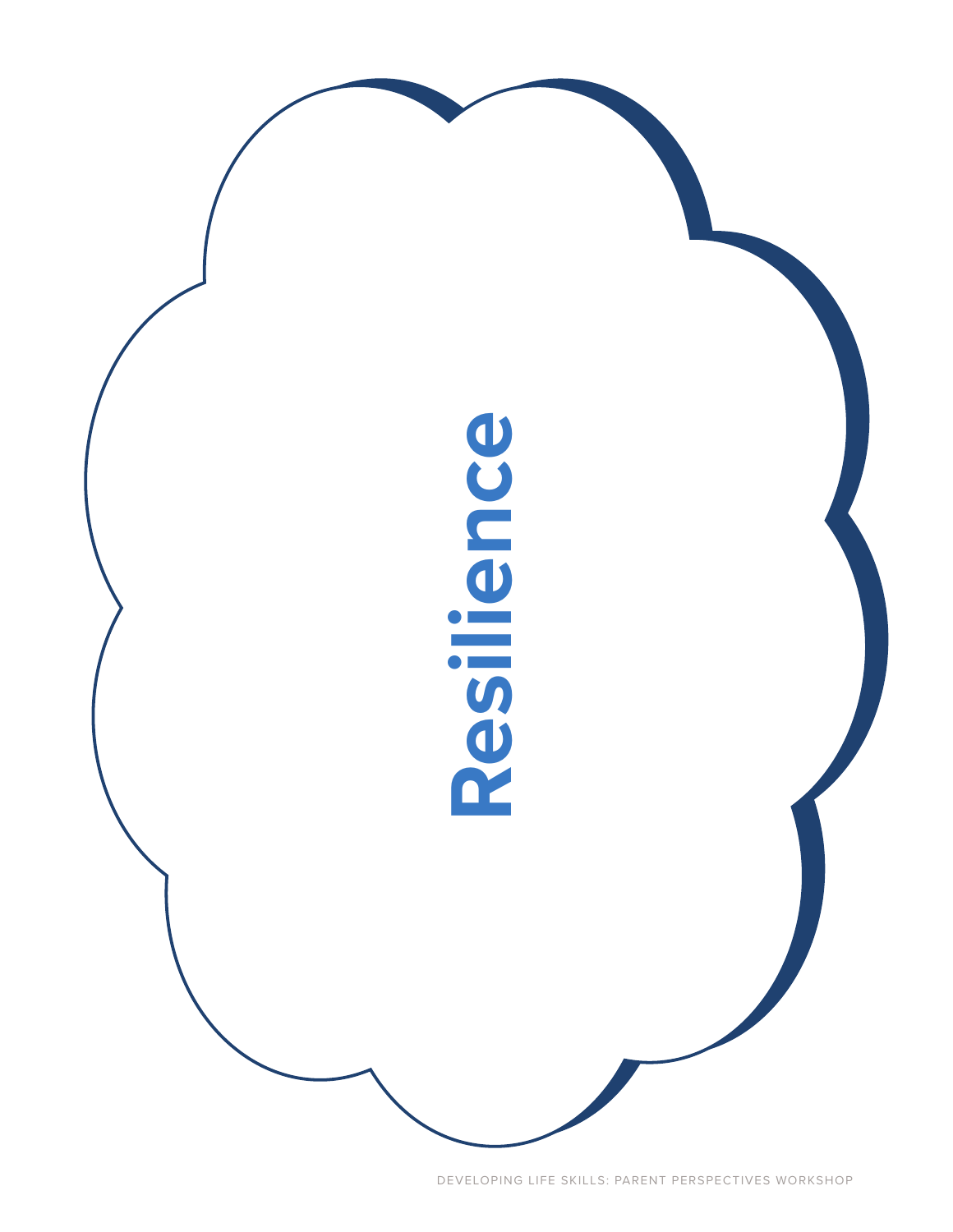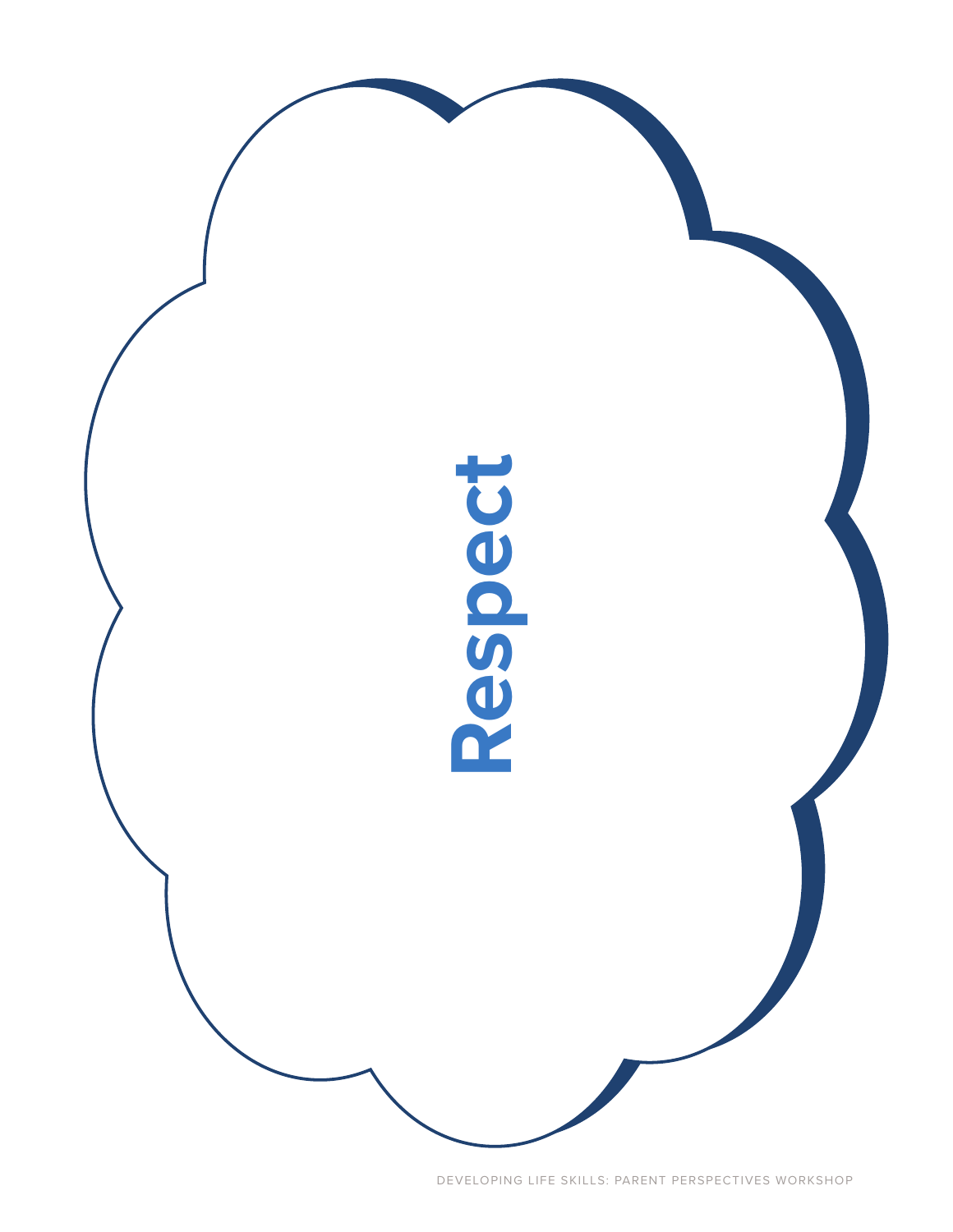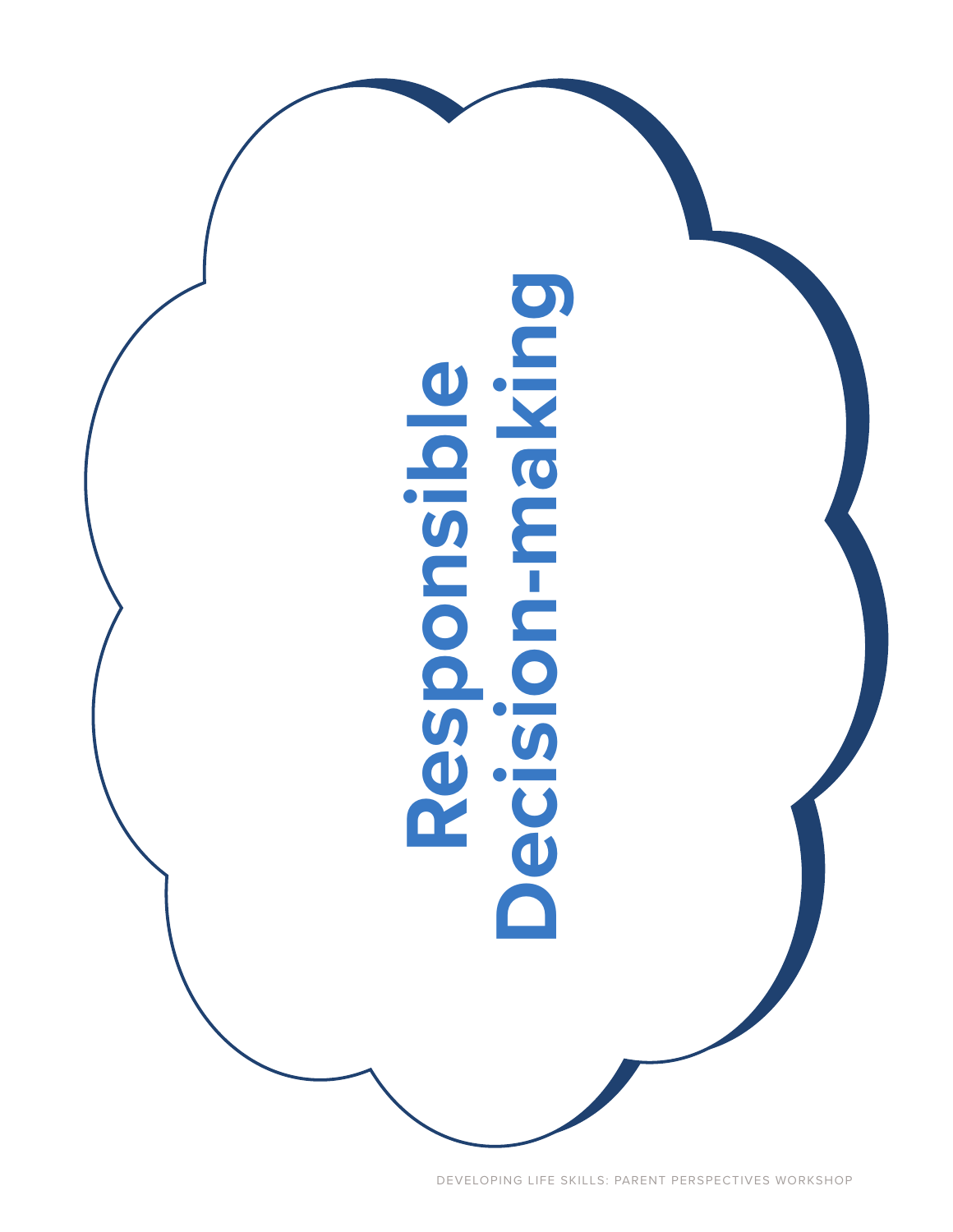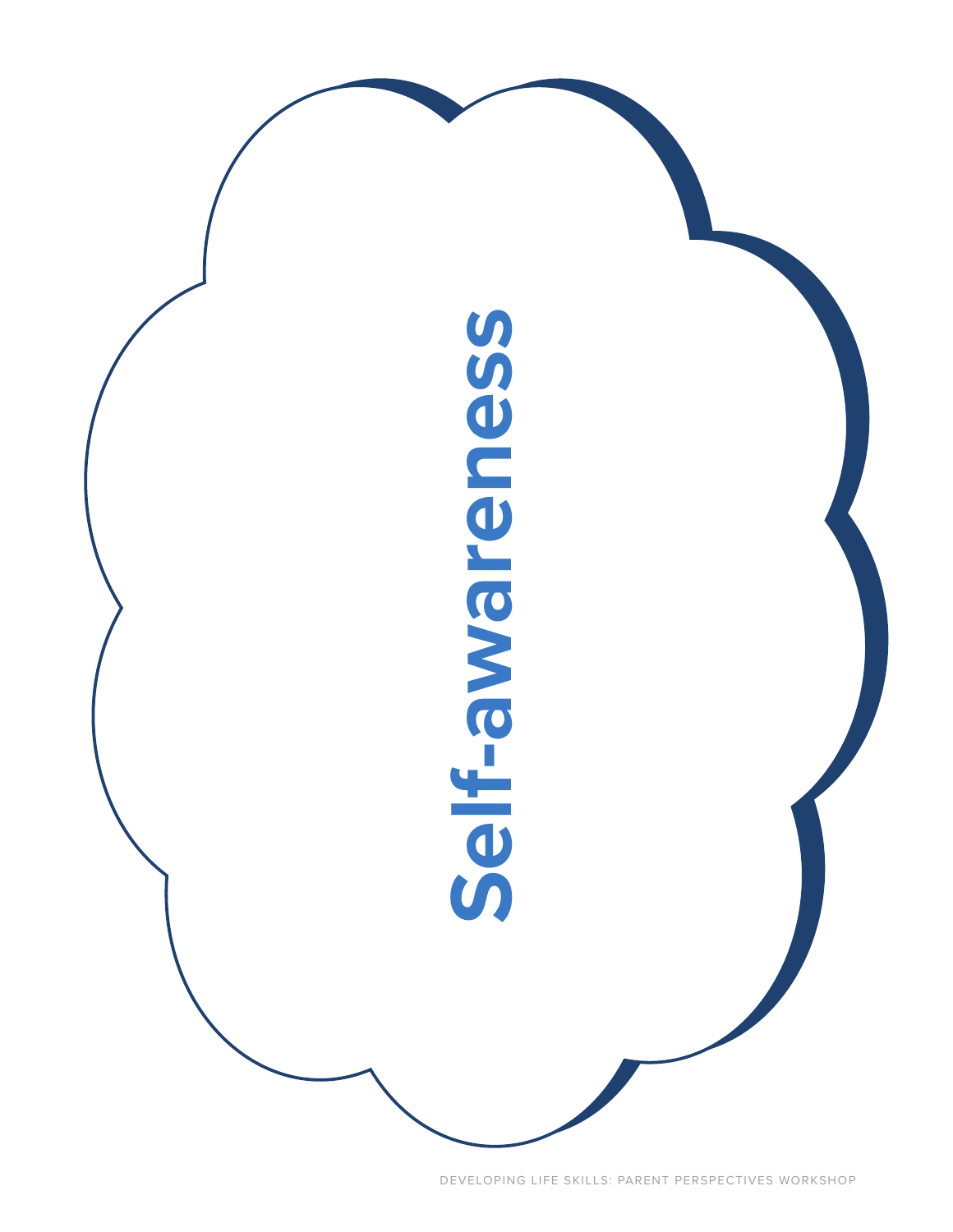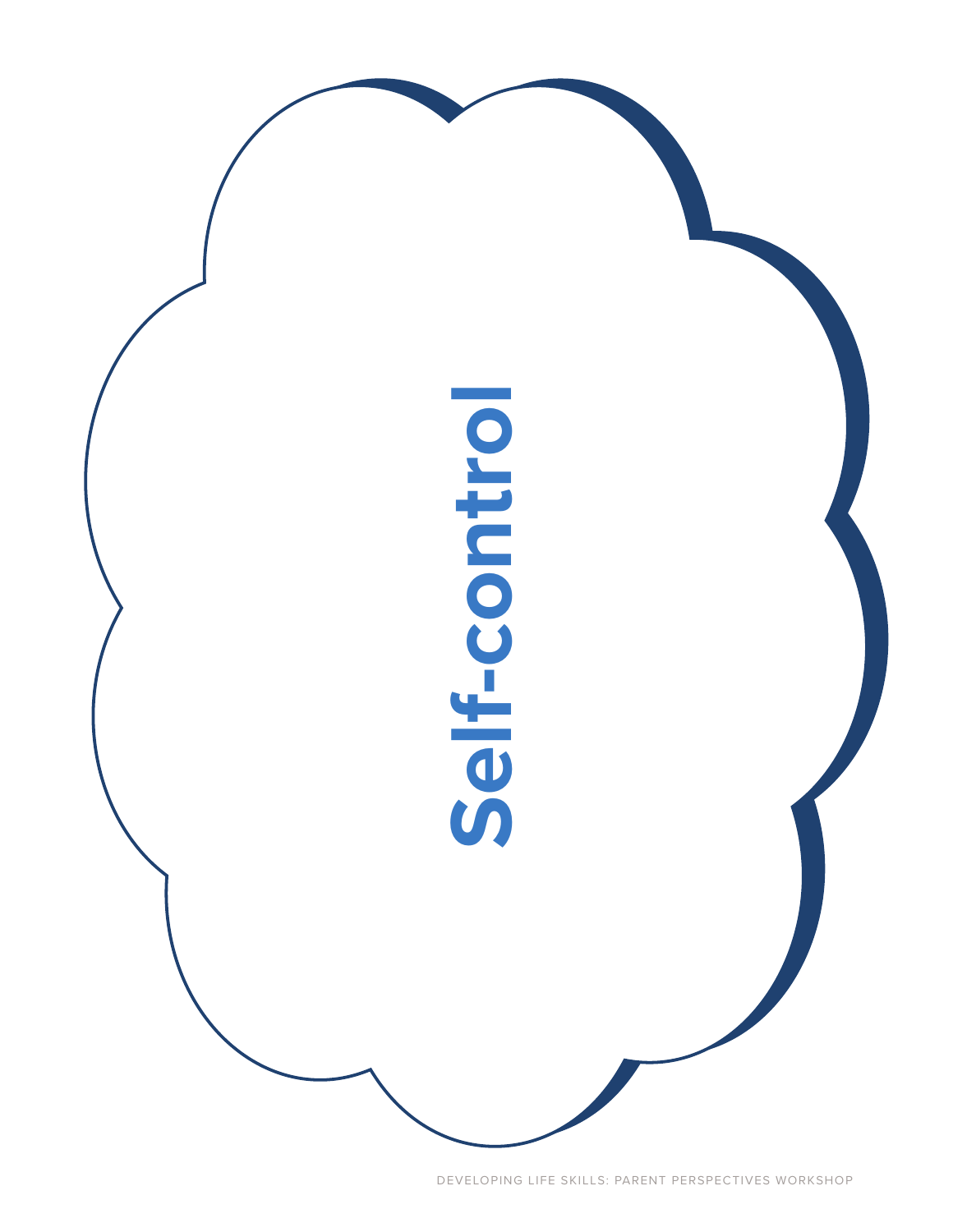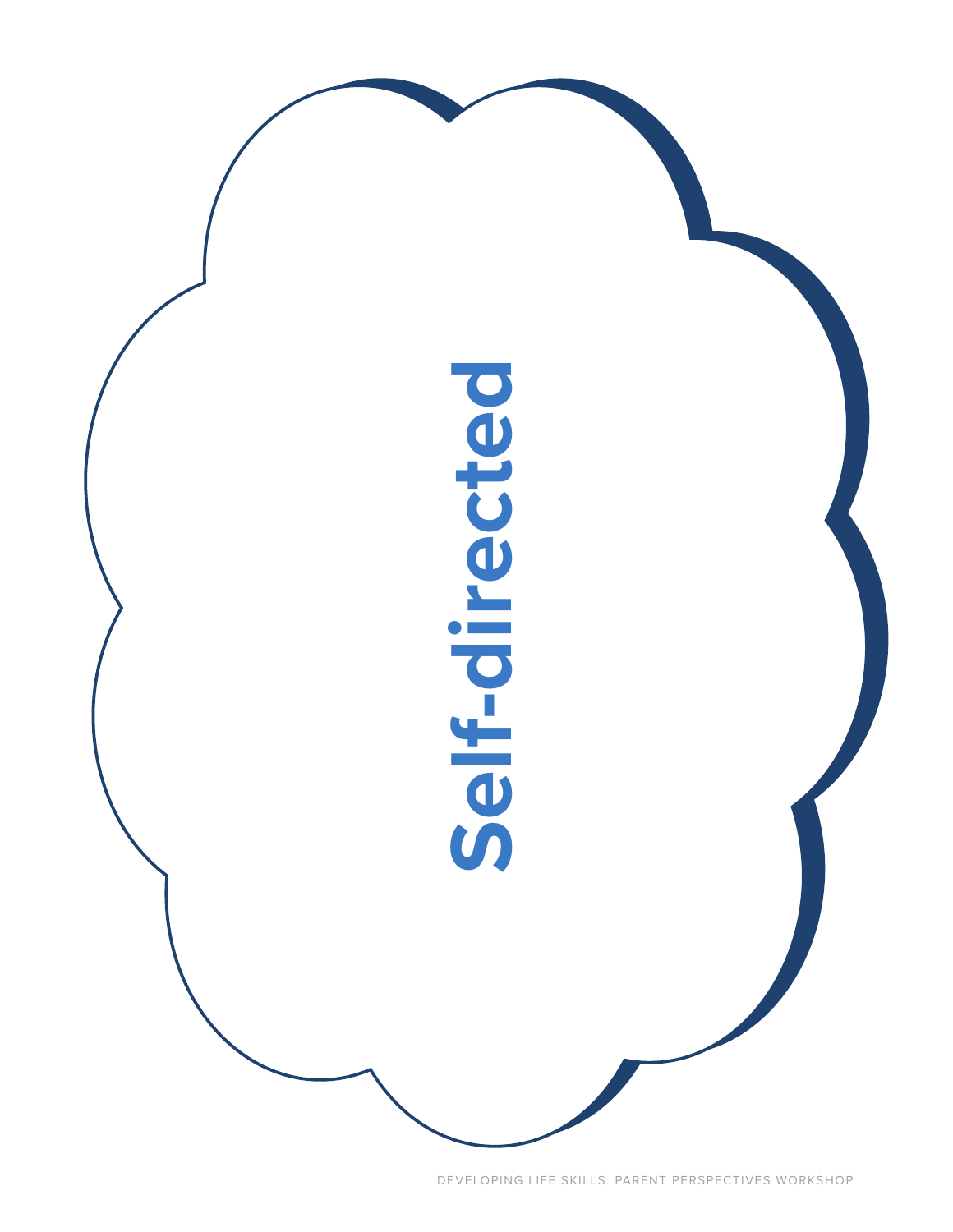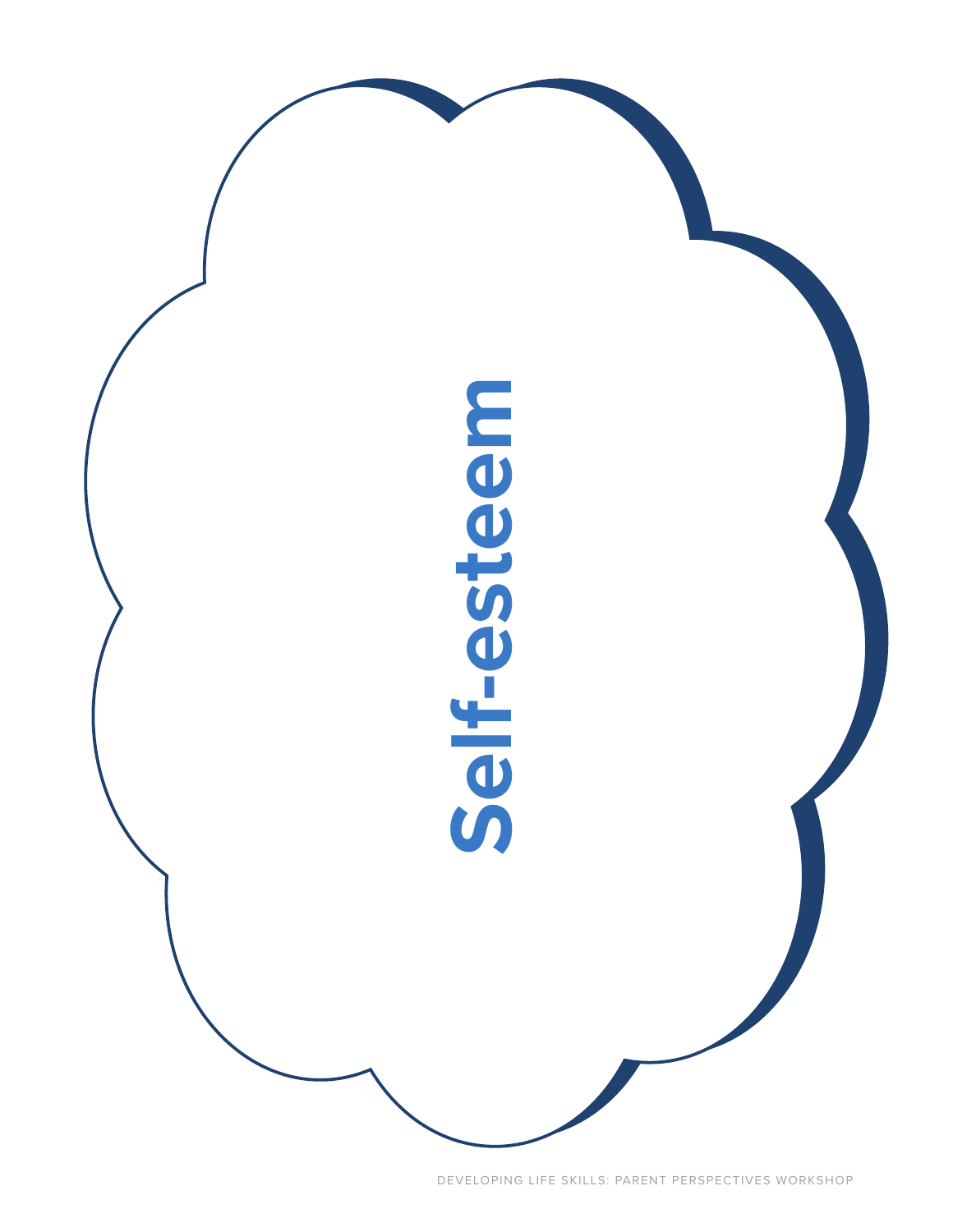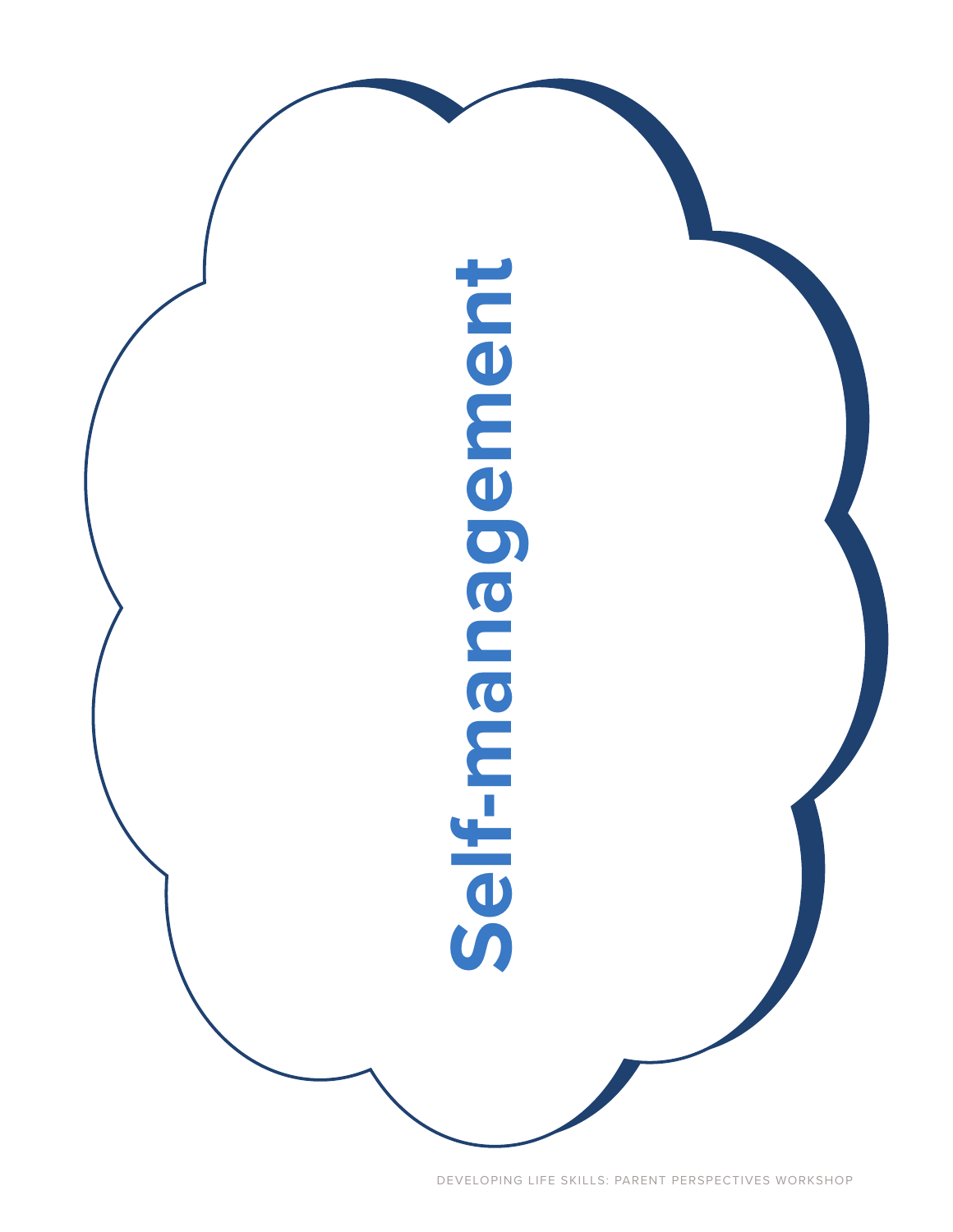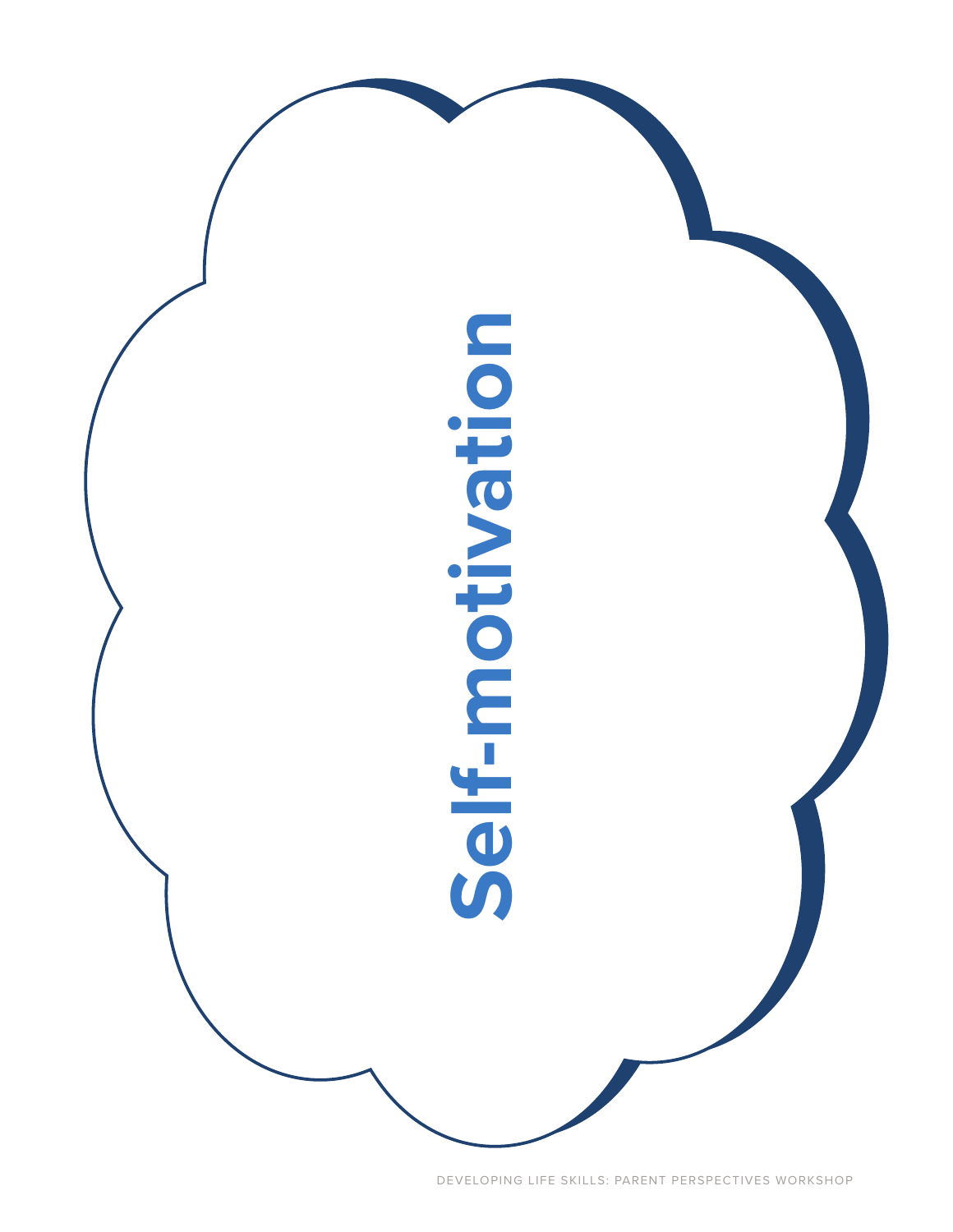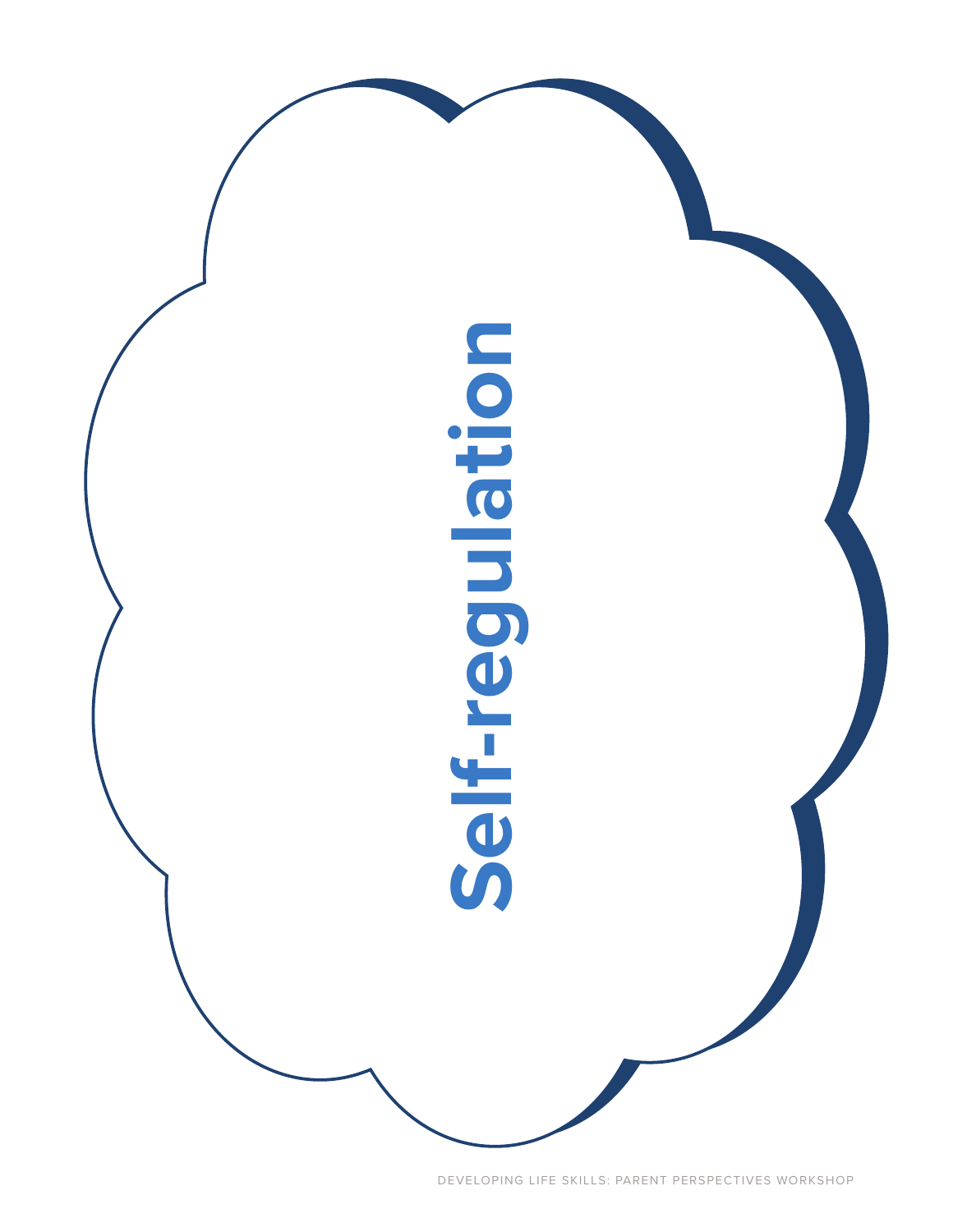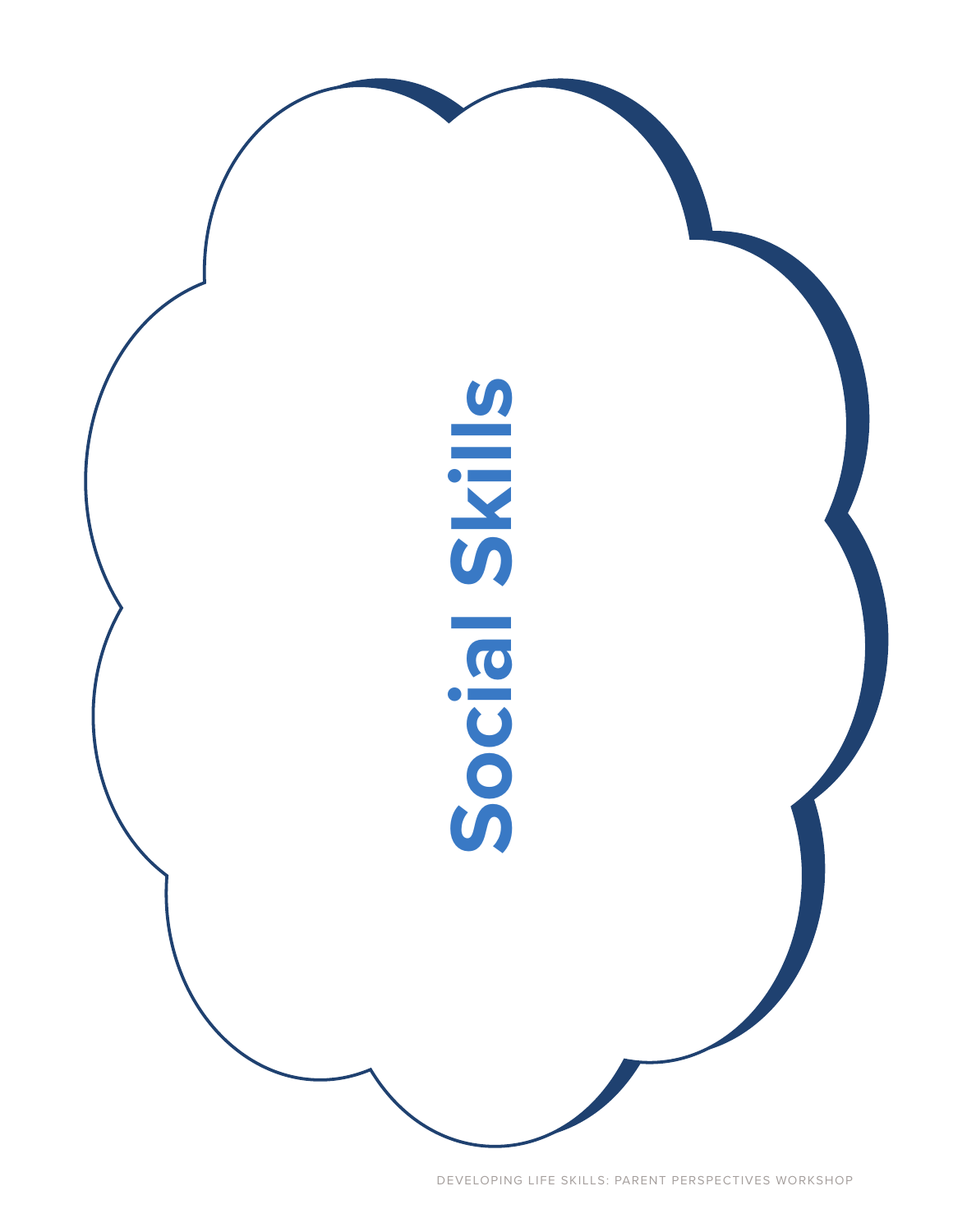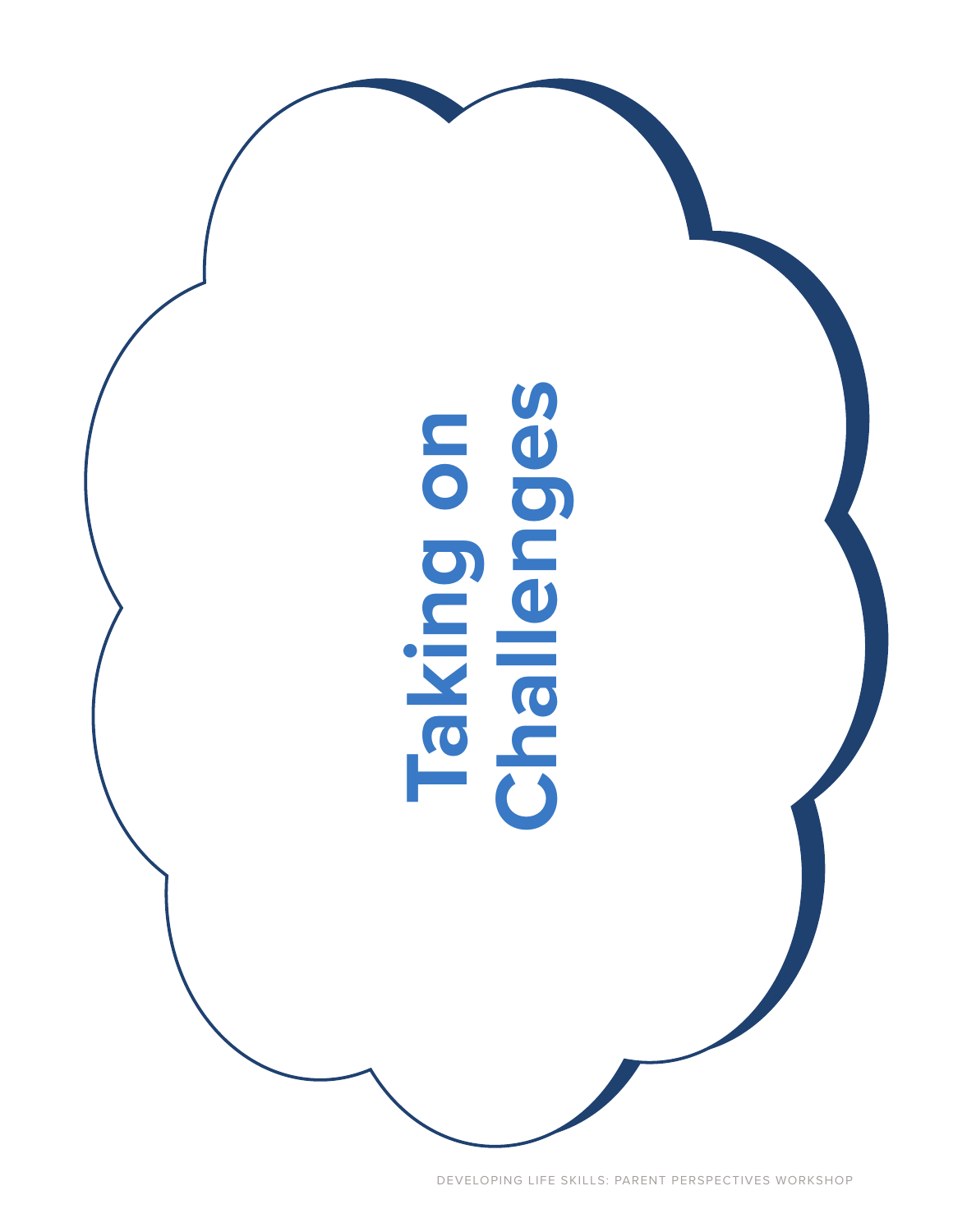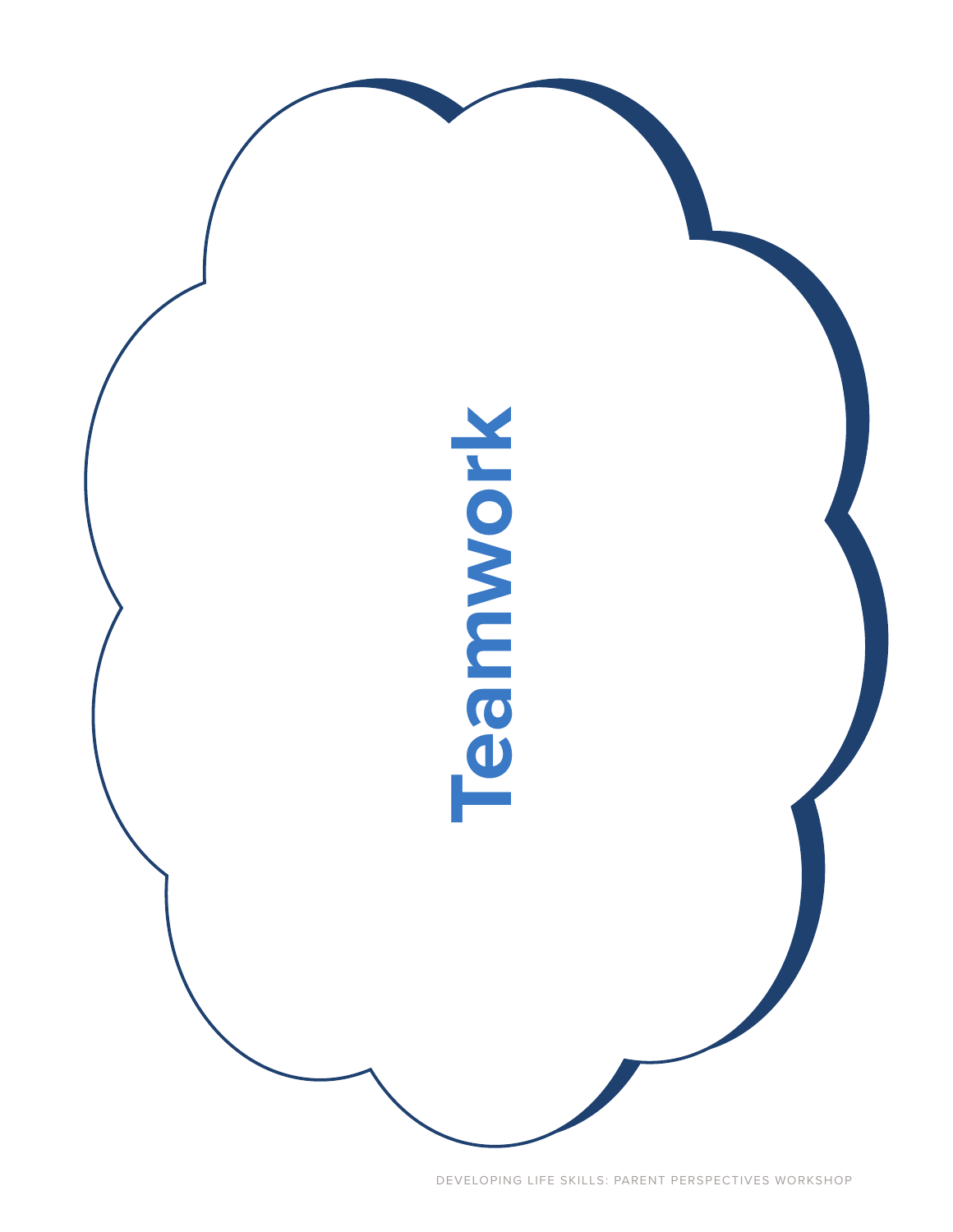